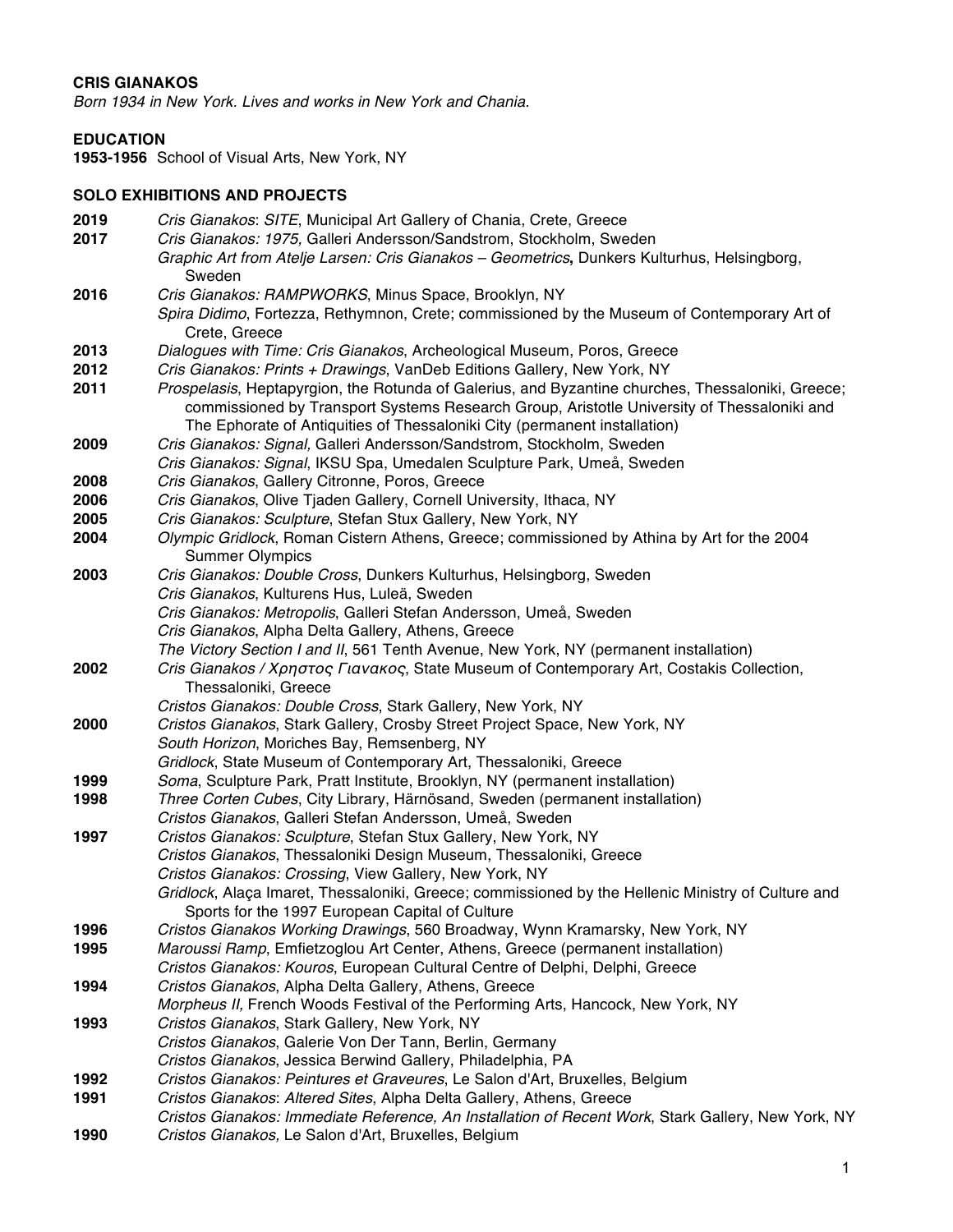|      | Cristos Gianakos: Pelagos, Stark Gallery, New York, NY<br>Wanås Ramp, Wanås Sculpture Park, Knislinge, Sweden                                            |
|------|----------------------------------------------------------------------------------------------------------------------------------------------------------|
|      | Orion, Wanås Sculpture Park, Knislinge, Sweden (long-term installation)                                                                                  |
| 1989 | Cristos Gianakos, Julian Pretto/Berland Hall Gallery, New York, NY                                                                                       |
|      | Cristos Gianakos: RAMPWORKS, University Gallery, University of Massachusetts, Amherst, MA                                                                |
|      | Cul De Sac II, The University of Tennessee, Knoxville, TN                                                                                                |
| 1988 | Cristos Gianakos: Deja Vu, Oscarsson Siegeltuch Gallery, New York                                                                                        |
|      | Styx, C W Post College of Long Island University, Brookville, NY (permanent installation)                                                                |
| 1986 | Cristos Gianakos, Oscarsson Siegeltuch Gallery, New York, NY                                                                                             |
|      | Gianakos, Galerie Nordenhake, Malmö, Sweden; Galeria Krista Mikkola, Helsinki, Finland; Galeri<br>Riis, Oslo, Norway; Galleri Blanche, Stockholm, Sweden |
| 1985 | Gemini, Kockums Shipyard, Malmö Harbour, Sweden; commissioned by Skånes Konstförening,<br>Malmö (permanent installation)                                 |
|      | Cristos Gianakos: Nya Arbeten, Galerie Nordenhake, Malmö, Sweden                                                                                         |
| 1982 | Dark Passage, Moderna Museet, Stockholm, Sweden                                                                                                          |
|      | Cristos Gianakos: Sculptures and Drawings, Galleriet, Lund, and Galerie Nordenhake, Malmö<br>Sweden                                                      |
|      | Eclipse, West Broadway and Chambers Streets, New York, NY; commissioned by the Public Art Fund                                                           |
| 1981 | Cristos Gianakos, Marianne Deson Gallery, Chicago, IL                                                                                                    |
| 1980 | Cristos Gianakos: Morpheus, Hal Bromm Gallery, New York, NY                                                                                              |
| 1979 | Cristos Gianakos: Sculpture & Drawings, Nassau County Museum of Fine Arts, Roslyn, NY                                                                    |
|      | Cristos Gianakos: Pelagos, Hal Bromm Gallery, New York, NY                                                                                               |
| 1978 | Elevated Horizontal Planes, Tishman Building, 666 Fifth Avenue, New York, NY                                                                             |
| 1977 | Cristos Gianakos: Highbridge, 55 Mercer Street, New York, NY                                                                                             |
|      | Proto Ramp Installation (Ramp 1), Keene, NY                                                                                                              |
| 1975 | Cristos Gianakos: The Queen's Megaron, 55 Mercer Street, New York, NY                                                                                    |
| 1973 | Cristos Gianakos, Hundred Acres, New York, NY                                                                                                            |
|      | Cristos Gianakos, Hundred Acres, New York, NY                                                                                                            |
|      |                                                                                                                                                          |

**1970** Untitled, NBC-TV Studios, Today Show with John Bartholomew Tucker, New York, NY

## **GROUP EXHIBITIONS**

| 2019 | "Untitled (Summer)" exhibition, Minus Space                                                                                                                                                 |
|------|---------------------------------------------------------------------------------------------------------------------------------------------------------------------------------------------|
|      | "Ramp Archetype", Greek Post-War Abstraction, 7 <sup>th</sup> Thessaloniki Biennale of Contemporary Art                                                                                     |
|      | "Do Not Open)", Mykonos Biennale-Apathia, Treasure Hunt on Delos Island, Greece                                                                                                             |
|      | Welcome – The European Hospitality and its Borders, Project Gallery, Athens, Greece                                                                                                         |
| 2018 | Sculptural Editions and Multiples, schauraum multipleart, Zurich, Switzerland                                                                                                               |
|      | Beyond Black and White, Westbeth Gallery, New York, NY                                                                                                                                      |
| 2017 | Dual Current: Inseparable Elements in Painting and Architecture, Ewing Gallery of Art and                                                                                                   |
|      | Architecture + UT Downtown Gallery, University of Tennessee, Knoxville, TN (permanent                                                                                                       |
|      | installation); traveled to Clara M. Eagle Galleries, Murray State University, Murray, KY; Sarah                                                                                             |
|      | Moody Gallery, University of Alabama, Tuscaloosa, AL                                                                                                                                        |
|      | 6th Thessaloniki Biennale of Contemporary Art, Thessaloniki, Greece                                                                                                                         |
|      | On Paper, Paris Koh Fine Arts, New York, NY                                                                                                                                                 |
|      | New Installations of Sculptures by Cris Gianakos, Mark Hadjipateras and Alex Mylona, Museum Alex<br>Mylona - Macedonian Museum of Contemporary Art, Athens, Greece (long-term installation) |
| 2016 | Russell Maltz and some American Friends, schauraum multipleart, Zurich, Switzerland                                                                                                         |
|      | #makeamericagreatagain, live at the Republican and Democrat caucuses, hosted by White Box, New<br>York, NY                                                                                  |
|      | On Paper, Minus Space, Brooklyn, NY                                                                                                                                                         |
| 2015 | 40: The Anniversary Exhibition, Hal Bromm Gallery, New York, NY                                                                                                                             |
|      | Accíones en la Calle: Street Works in New York and Latin America circa 1970, Amelie A. Wallace Art<br>Gallery at the State University of New York (SUNY), Old Westbury, NY                  |
|      | Welcome – The European Hospitality and its Borders, Museum of Contemporary Art – OlivePress                                                                                                 |
|      | Art Foundation, Chania, Crete; traveled to Rethymnon and Heraklion, Crete                                                                                                                   |
|      | 10 Summers, Citronne Gallery, Poros, Greece                                                                                                                                                 |
|      | Beauty Is the Method, American College of Greece, Athens (curated by Sotirios Bahtsetzis)                                                                                                   |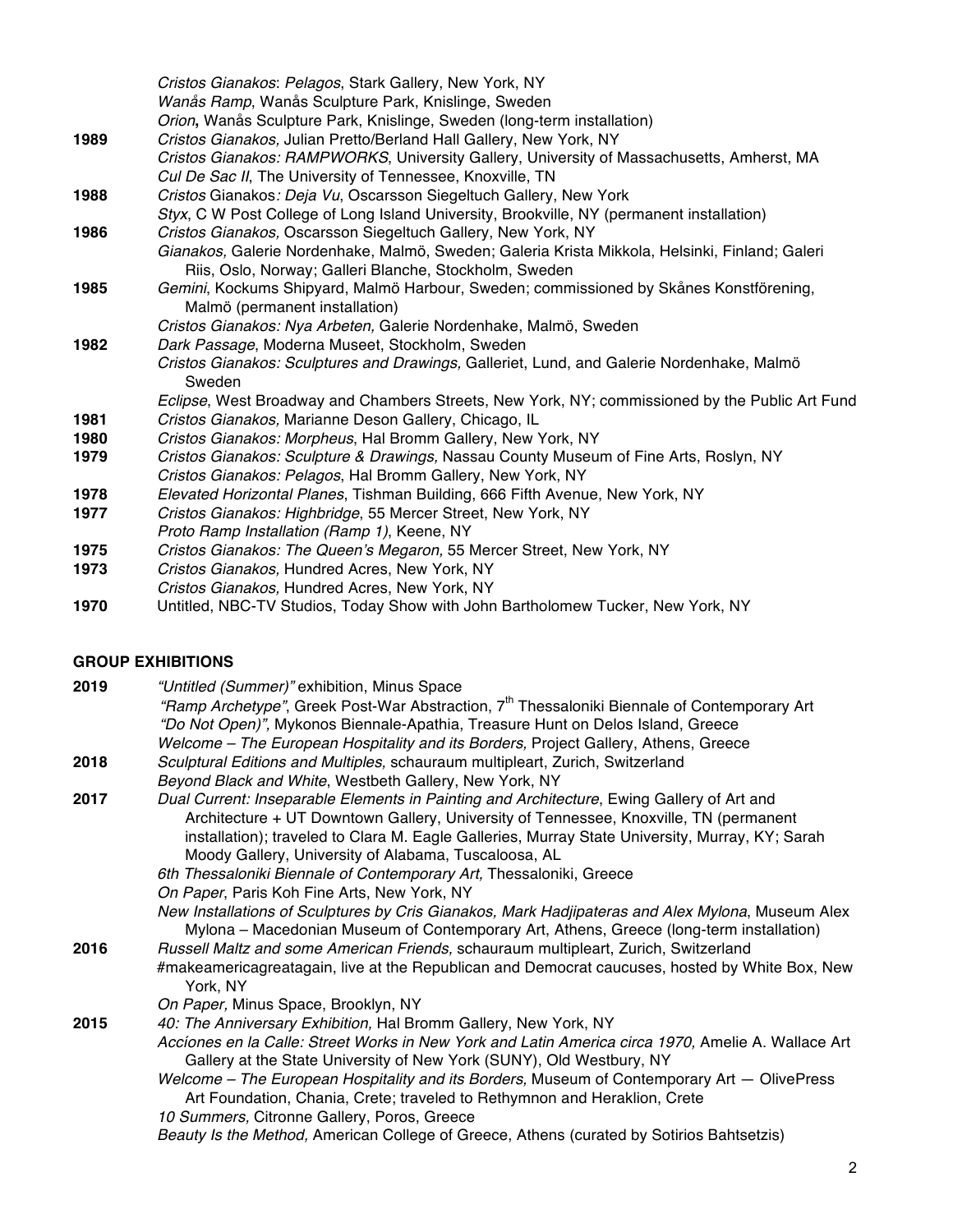|      | Elements, Minus Space, Brooklyn, NY                                                                                                                           |
|------|---------------------------------------------------------------------------------------------------------------------------------------------------------------|
|      | TwoBlacksOneRed, Ventana244, Brooklyn, NY                                                                                                                     |
| 2014 | Transcendental Geometry, Alpha Delta Gallery, Athens, Greece                                                                                                  |
|      | Red, Yellow and Blue-Cris Gianakos, Peter Hahne, Sean Scully, Galleri Andersson/Sandstrom,                                                                    |
|      | Umeå, Sweden                                                                                                                                                  |
|      | Elective Meetings, XaniaArt2014, Megaro Trianon, Chania, Crete                                                                                                |
|      | Reflections on Art and Literature, Lo and Behold, Athens, presented at rosalux, Berlin                                                                        |
| 2013 | Primary Sources: Documenting SVA and the New York Art World, 1966-1985, Visual Arts Gallery                                                                   |
|      | Julian Pretto Gallery, MINUS SPACE, Brooklyn, NY                                                                                                              |
|      | Tribute to Kavafis, ChaniaArt2013, Cultural Centre of Chania, Crete                                                                                           |
|      | Plans for a Summer, Ileana Tounta Contemporary Art Center, Athens, Greece                                                                                     |
|      | The PATHS: Charting, Navigating & Bridging, Simons Center Art Gallery, Stony Brook University,                                                                |
|      | Stony Brook, NY                                                                                                                                               |
|      | The Architectural Object, Ileana Tounta Contemporary Art Center, Athens, Greece                                                                               |
|      | Black+White, Van Deb Editions Gallery, New York, NY                                                                                                           |
| 2012 | Extending the Line II, Project Space in conjunction with Art Basel Miami Beach, Arevalo Gallery,                                                              |
|      | Miami, FL                                                                                                                                                     |
|      | Works from the Permanent Collection, University of Alabama, Tuscaloosa, AL                                                                                    |
|      | Extending the Line I, Inaugural Exhibition of Project Space, Arevalo Gallery, Miami, FL                                                                       |
|      | MINUS SPACE en Oaxaca: Panorama de 31 artistas internacionales, Multiple Cultural Venues,                                                                     |
|      | Oaxaca, Mexico (curated by Matthew Deleget and Emi Winter)                                                                                                    |
|      | The Other Greece: A Benefit Exhibition to Support Art and Education, Kouros Gallery under the                                                                 |
|      | auspices of the Consulate General of Greece in New York, New York, NY                                                                                         |
|      | Spring Benefit and Auction, White Box, New York, NY                                                                                                           |
|      | Coup de dés - Memory of Present, private villa, Lietzensee, Berlin, Germany                                                                                   |
| 2011 | Power to the Imagination: Artists, Posters and Politics, The Museum für Kunst und Gewerbe,                                                                    |
|      | Hamburg, Germany                                                                                                                                              |
|      | Accrochage 2011, Kouros Gallery, New York, NY                                                                                                                 |
|      | Under Pressure, Master Graphics from Atelje Larsen, Dunkers Kulturhus, Helsingborg, Sweden                                                                    |
|      | Where Is Ai Weiwei? White Box and Human Rights Watch, New York, NY                                                                                            |
|      | Polyglossia, Alexander S. Onassis Exhibition Hall, Onassis Cultural Centre, Athens, Greece                                                                    |
| 2010 | Artpark: 1974-1984, University of Buffalo Art Gallery, Center for the Arts, Buffalo, NY                                                                       |
|      | 10 x 10, White Box Decade-End Art Sale, New York, NY                                                                                                          |
|      | Accrochage, Kouros Gallery, New York, NY                                                                                                                      |
|      | Sculptures in the Garden, Cephalonia Botanica, Cephalonia, Greece (long-term installation)                                                                    |
| 2009 | 10 <sup>th</sup> Anniversary Exhibition, Van Deb Editions, New York, NY                                                                                       |
| 2008 | The Winter Salon, Bjorn Ressle Gallery, New York, NY                                                                                                          |
|      | Summer Group Show, Van Deb Editions Gallery, New York, NY                                                                                                     |
|      | Silent Dialogues: Multi-Media Portraits Throughout Time, The American College of Greece, Athens,                                                              |
|      | Greece                                                                                                                                                        |
| 2007 | International Art Show on Paper, Col Patrocinio dell'Assessorato alla Cultura del Comune di Cesena,                                                           |
|      | Italy                                                                                                                                                         |
|      | Ithaca Regained: Greek Artists in New York, Kouros Gallery, New York, NY                                                                                      |
|      | Made in USA, Hellenic American Union, Athens, Greece                                                                                                          |
| 2006 | Modernism, Sanford L. Smith & Associates, Park Avenue Armory, New York, NY<br>The Stamos Group, 1975-1993, Cultural Center of Municipality of Lefkada, Greece |
|      | Prints from VanDeb Editions, Paul Kuhn Gallery, Calgary, Alberta                                                                                              |
|      | 18 <sup>th</sup> Annual Works on Paper, Seventh Regiment Armory, New York, NY                                                                                 |
| 2005 | Cris Gianakos and William Hall: A Twenty Year Collaboration, Sarah Moody Gallery of Art, University                                                           |
|      | of Alabama, Tuscaloosa, AL                                                                                                                                    |
| 2004 | Yellow Pages, Cabinet des Estampes du Musee d'Art et d'Histoire, Mamco, Musée d'art modern et                                                                 |
|      | contemporain, Geneva, Switzerland                                                                                                                             |
|      | Architecture and Design: Inaugural Installation, The Museum of Modern Art, New York, NY                                                                       |
|      | New Etchings and Monoprints, VanDeb Editions, New York, NY                                                                                                    |
| 2002 | Places in Our Lives, Art in Embassies Program, United States Embassy, Dakar, Senegal                                                                          |
|      | Umedalen Sculpture 02, Umedalen Sculpture Park, Umeå, Sweden (permanent installation)                                                                         |
|      | Aesthetic Balance, Andre Zarre Gallery, New York, NY                                                                                                          |
|      | Intrepid, Rosenberg + Kaufman Fine Art, New York, NY                                                                                                          |
|      |                                                                                                                                                               |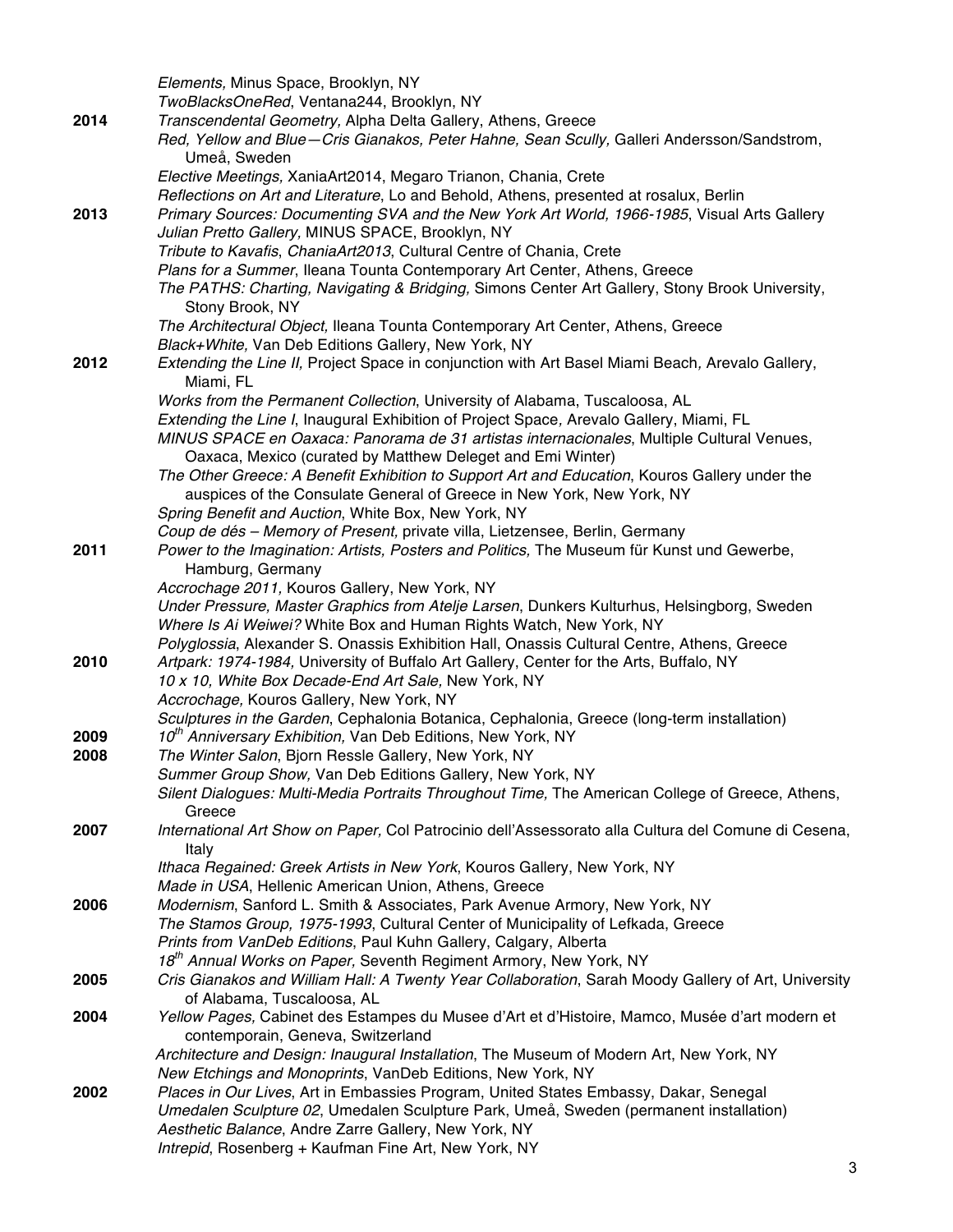| 2001 | Space, University Gallery, University of Massachusetts Amherst, MA                                                             |
|------|--------------------------------------------------------------------------------------------------------------------------------|
|      | Spring Group Show, Betty Wasserman Art & Interiors, New York, NY                                                               |
|      | Shoes or No Shoes? Het Museum Voor Schoene Kunsten, Ghent, Flanders                                                            |
| 2000 | Heavy Metal, Roger Smith Gallery, New York, NY                                                                                 |
|      | Open Ends, The Museum of Modern Art, New York, NY                                                                              |
|      | Art in Embassies Program of the US Department of State, sponsored by Ambassador Harriet Elam-                                  |
|      | Thomas, Official Residence in Dakar, Senegal                                                                                   |
|      | Design Routes, Design Museum Thessaloniki, Athens, Greece                                                                      |
|      | Generation of '60's (Selection), Alpha Delta Gallery, Athens, Greece                                                           |
| 1999 | Modern Odysseys: Greek-American Artists of the 20th Century, Queens Museum of Art, Queens, NY;                                 |
|      | traveled to National Gallery Alexandros Soutzos Museum of Greece, Athens                                                       |
|      | Sculpture in the Window, Mitchell Algus Gallery, New York, NY                                                                  |
|      | Summer exhibition, Galerie Anhava Artek, Helsinki, Finland                                                                     |
|      | My Girlfriend Iris, Pamplemousse Press, New York, NY                                                                           |
|      | Bladen, Gianakos, Bill, Josephson, Zoderer, Long, Haerle, Serra, Rossi, Dedelley, Max Bill Georges                             |
|      | Vantongerloo Foundation, Zumikon, Switzerland (permanent installation)                                                         |
|      | Footfalls '99, Maritime Museum, Greenport, NY                                                                                  |
| 1998 | Prints and Drawings, Betsy Senior Gallery, New York, NY                                                                        |
|      | Sculptors Draw, Rosenberg & Kaufman Fine Art, New York, NY                                                                     |
|      | Den Stokiga Samtiden I En Slottspark, Wanås Sculpture Park, 1987-1997, Skissernas Museun, Lund,                                |
|      | Sweden                                                                                                                         |
|      | Umedalen Skulptur 98, Umedalen Sculpture Park, Umeå, Sweden                                                                    |
|      | Umeå Kultur [UMESE], Broparken, Umeå, Sweden (permanent installation)                                                          |
|      | School of Visual Arts Gold: Fifty Years of Creating Graphic Design, Visual Arts Museum, New York,                              |
|      | <b>NY</b>                                                                                                                      |
|      | Open Salvo, White Box Gallery Inaugural Exhibition, White Box Gallery, New York, NY                                            |
|      | Large-scale: Drawings from the Collection of Wynn Kramarsky, The Aldrich Museum of                                             |
|      | Contemporary Art, Ridgefield, CT                                                                                               |
|      | Works on Paper: Modern & Contemporary Sculptors, 2 Sculptors Gallery, New York, NY                                             |
|      | Excudit, Ateije Larsen, Vikingsbergs Konstmusem, Helsingborg, Sweden                                                           |
| 1997 | Possessions II, Visual Arts Museum, School of Visual Arts, New York, NY                                                        |
|      | New York Visions: The William Zimmer Gift to Reading Public Museum, Reading Public Museum,                                     |
|      | Reading, PA                                                                                                                    |
|      | Drawing from Life, Stark Gallery, New York, NY                                                                                 |
|      | One of a Kind, Rosenberg-Kaufman Fine Art, New York, NY                                                                        |
|      | Sit on This: The Chair as Art, Palm Beach Community College Museum of Art, Lake Worth, FL                                      |
| 1996 | Umedalen Sculpture 96, Umedalen Sculpture Park, Umeå, Sweden (permanent installation)                                          |
| 1995 | Drawings, Wynn Kramarsky, New York, NY                                                                                         |
| 1994 | Ten, Printmaking Workshop Gallery, New York, NY                                                                                |
|      | Recent Gifts and Acquisitions, University Gallery, University of Massachusetts at Amherst, MA                                  |
| 1993 | Floor Show, Anders Tornberg Gallery, Lund, Sweden                                                                              |
|      | The Printmaking Workshop, Bob Blackburn's Collection, Reinberger Galleries, Cleveland Institute of                             |
|      | Art, Cleveland, OH                                                                                                             |
|      | Ramp Piece, Art Athina '93, Alpha Delta Gallery, Athens, Greece                                                                |
|      | The Tenth Summer, Stephen Rosenberg Gallery, New York, NY                                                                      |
|      | New Directions in Two Dimensions, Wynn Kramarsky, New York, NY<br>Drawings From 55 Ferris Street, Wynn Kramarsky, New York, NY |
| 1992 | In the Public Space, Franklin Parrasch Gallery, New York, NY                                                                   |
|      | The Printmaking Workshop: Bob Blackburn's Collection, The Freedman Gallery, Albright College                                   |
|      | Center for the Arts, Reading, PA                                                                                               |
|      | 55 Ferris Street Show, 55 Ferris Street, Brooklyn, NY                                                                          |
| 1991 | Geometric Considerations, Capital Cities/ABC, Art Advisory Service, The Museum of Modern Art,                                  |
|      | New York, NY                                                                                                                   |
|      | Drawings From 55 Ferris Street, Jessica Berwind Gallery, Philadelphia, PA                                                      |
|      | Bob Blackburn Print Collection, Anita Shapolsky Gallery, New York, NY                                                          |
|      | Painting Into Object, Stark Gallery, New York, NY                                                                              |
|      | Drawings, Ruggiero Gallery, New York, NY                                                                                       |
|      | Large Scale, Stark Gallery, New York, NY                                                                                       |
|      |                                                                                                                                |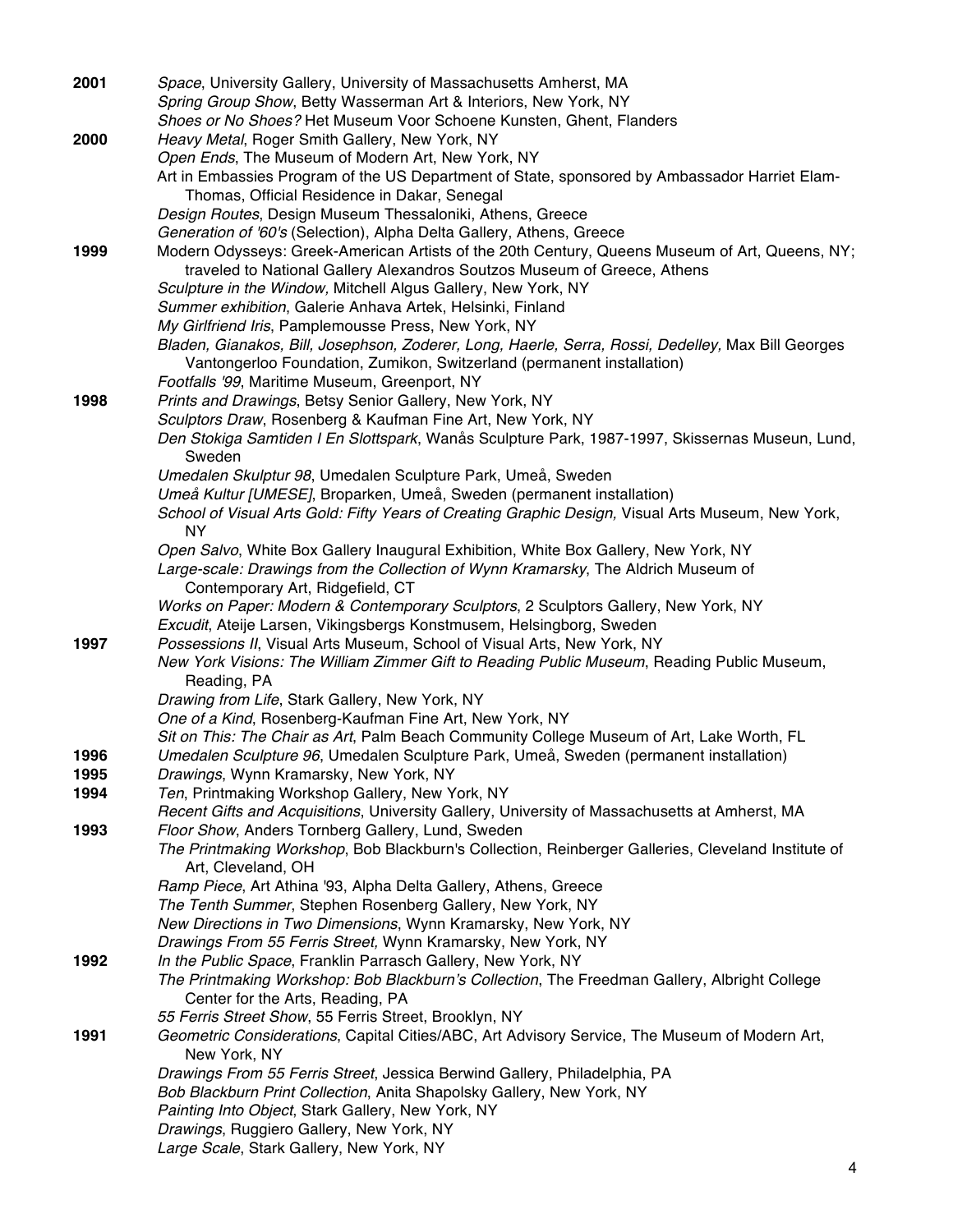|      | Paper Trail, Stephen Rosenberg Gallery, New York, NY                                                                                                           |
|------|----------------------------------------------------------------------------------------------------------------------------------------------------------------|
| 1990 | Out of Doors: Diversity in Environmental Sculpture, Kouros Gallery Sculpture Center, Ridgefield, CT                                                            |
|      | Works From the Permanent Collection, Malmö Kunsthall, Sweden                                                                                                   |
|      | Group Exhibition, Stark Gallery, New York, NY                                                                                                                  |
|      | Almost White, The Municipal Gallery of Lefkas, Lefkas, Greece                                                                                                  |
|      | Cristos Gianakos, Michael Gitlin, Andrew Topolski - Sculpture and Drawings, Jessica Berwind                                                                    |
|      | Gallery, Philadelphia, PA                                                                                                                                      |
|      | The Word, The Municipal Gallery of Lefkada, Lefkas, Greece                                                                                                     |
|      | Contemporary Fresco, Stark Gallery, New York, NY                                                                                                               |
|      | Graphic Design in America: A Visual Language History, IBM Gallery of Art & Science, New York, NY;                                                              |
|      | traveled to Walker Art Center, Minneapolis, MN; Phoenix Art Museum, AZ; Design Museum at                                                                       |
|      | Butler's Wharf, London                                                                                                                                         |
| 1989 | Valentines: Red Hearts and Flying Cupids, Sabbeth Gallery, Glen Cove, NY                                                                                       |
|      | Drawings, Anita Shapolsky Gallery, New York, NY                                                                                                                |
|      | Contemporary Abstract Drawings, Stephen Rosenberg Gallery, New York, NY                                                                                        |
|      | New Acquisitions, Brooklyn Museum of Art, Brooklyn, NY                                                                                                         |
|      | Printmaking Workshop, Gallery Asback, Copenhagen, Denmark                                                                                                      |
|      | Works from the Permanent Collection, Malmö Konsthall; traveled to Brandts Klaedes Fabrik, Odense,                                                              |
|      | Denmark                                                                                                                                                        |
| 1988 | Gallery Artists Group Exhibition, Siegeltuch Gallery, New York, NY                                                                                             |
|      | A Contemporary Celebration: Exploring the Foundations of Sculpture, Zolla/Lieberman Gallery,                                                                   |
|      | Chicago, IL                                                                                                                                                    |
|      | Art Symposium, Minos Beach Hotel, Agios Nikolaos, Crete, Greece                                                                                                |
|      | The Modern Poster, The Museum of Modern Art, New York, NY                                                                                                      |
|      | Summer Group Show, Jessica Berwind Gallery, Philadelphia, PA                                                                                                   |
|      | Summer Group Show, Siegeltuch Gallery, New York, NY                                                                                                            |
|      | Moving Experiences: The Art and Science of Kinetics, Bergen Museum of Art and Science, NJ<br>Twenty-Four Cubes, The University of Massachusetts at Amherst, MA |
|      | Works from the Porkkana Permanent Collection, Old Student House Gallery, Helsinki, Finland                                                                     |
|      | Printmaking Workshop, Grafiska Sallskapets Galleri, Stockholm, Sweden                                                                                          |
|      | Sculptors' Proposals for Large-Scale Works, 14 Sculptors Gallery, New York, NY                                                                                 |
|      | December Group Exhibition, Jessica Berwind Gallery, Philadelphia, PA                                                                                           |
|      | The Red and the Black, The Municipal Gallery, Lefkada, Lefkas, Greece                                                                                          |
| 1987 | Excavation, Oscarsson Siegeltuch Gallery, New York, NY                                                                                                         |
|      | Drawings of the Eighties, Carnegie-Mellon University, Pittsburgh, PA                                                                                           |
|      | Diamonds are Forever - Artists and Writers on Baseball, Smithsonian Institution, Washington, DC;                                                               |
|      | traveled to New York State Museum, Albany, NY                                                                                                                  |
|      | Black, Siegeltuch Gallery, New York, NY                                                                                                                        |
|      | Nyle Press - The First Year, Nyle Press, New York, NY                                                                                                          |
|      | The Old and the New, The Municipal Gallery of Lefkada, Lefkas, Greece                                                                                          |
|      | Outside In, Socrates Sculpture Park at Columbus Circle City Gallery, Department of Cultural Affairs                                                            |
|      | City of New York, NY                                                                                                                                           |
|      | Recent Acquisitions, Art Bank Program, United States Department of State, Washington, DC                                                                       |
|      | Petit Format, Kouros Gallery, New York, NY                                                                                                                     |
|      | Group Sculpture Exhibition, Galerie Nordenhake, Stockholm, Sweden                                                                                              |
|      | Walk On/Sit Down/Go Through, Socrates Sculpture Park, Queens, NY                                                                                               |
| 1986 | Selected Works From the Permanent Collection, Nassau County Museum of Fine Art, Roslyn, NY                                                                     |
|      | New York Collaboration: Prints from Bob Blackburn's Printmaking Workshop, Korn Gallery, Drew                                                                   |
|      | University, Madison, NJ<br>Opening Group Exhibition of Gallery Artists, Oscarsson Siegeltuch Gallery, New York, NY                                             |
|      | Monotypes, Oscarsson Siegeltuch Gallery, New York, NY                                                                                                          |
| 1985 | 5 Sculptors, Linkoping Museum, Linkoping, Sweden                                                                                                               |
|      | Works on Paper by Gallery Artists, Germans Van Eck Gallery, New York, NY                                                                                       |
|      | The Five and Dime Goes to The Beach, The 5 and Dime, New York, NY                                                                                              |
|      | Civilization, The 5 & Dime, New York, NY                                                                                                                       |
|      | New York Collaboration - Prints From Bob Blackburn's Printmaking Workshop, Galveston Arts Center                                                               |
|      | Gallery, TX                                                                                                                                                    |
|      |                                                                                                                                                                |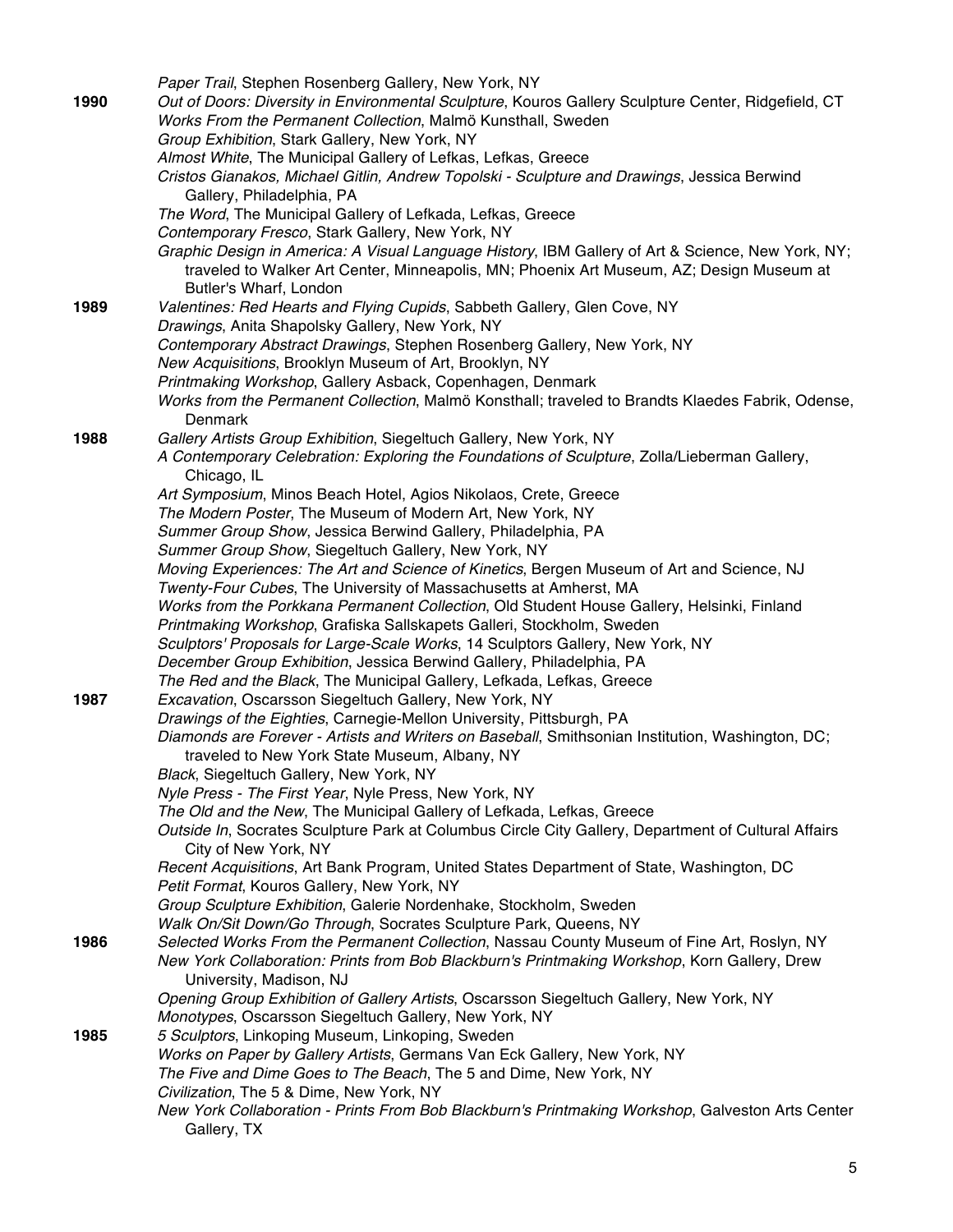|      | Sculpture at BMCC, Borough of Manhattan Community College, City University of New York (CUNY),<br>New York, NY                                            |
|------|-----------------------------------------------------------------------------------------------------------------------------------------------------------|
|      | Umpires of Art, Gallery 53, Cooperstown, NY                                                                                                               |
|      | New Acquisitions 1980-85, Moderna Museet, Stockholm, Sweden                                                                                               |
|      | The House and Garden: Tenth Anniversary Exhibition, Nassau County Museum of Fine Art, Roslyn,<br><b>NY</b>                                                |
| 1984 | Mail Art Exhibition, Franklin Furnace Gallery, New York, NY                                                                                               |
|      | Call and Response: Art on Central America, Colby College Museum of Art, Waterville, ME (curated by<br>Lucy Lippard)                                       |
|      | Offset: A Survey of Artists Books, Hera Cooperative Gallery, Wakefield, RI                                                                                |
|      | Baubles, Pratt Manhattan Center Gallery, New York, NY                                                                                                     |
|      | Tit for Tatlin, Alternative Museum, New York, NY                                                                                                          |
|      | Drawings, Sculpture Center, New York, NY                                                                                                                  |
| 1983 | Paintings and Drawings, Galerie Nordenhake, Malmö, Sweden                                                                                                 |
|      | Construction, North Terminal Connector Gallery, San Francisco, CA                                                                                         |
|      | Connections: Bridges/Ladders/Ramps/Staircases/Tunnels, Institute of Contemporary Art, University<br>of Pennsylvania, Philadelphia, PA                     |
|      | New York in Linkoping, Linkoping Museum, Sweden                                                                                                           |
|      | Terminal New York, The Brooklyn Army Terminal, New York, NY                                                                                               |
|      | Art for Your Collection, Bucknell University, Lewisberg, PA<br>Group Show, Gallerie Norballe, Copenhagen, Denmark                                         |
|      | Varieties of Sculptural Ideas; Drawings and Maquettes, Max Hutchison Gallery, New York, NY                                                                |
|      | The Modern American Poster, The Museum of Modern Art, New York, The National Museum of<br>Modern Art, Kyoto, and The National Museum of Modern Art, Tokyo |
|      | Artists Books, Bienal International de Libro de Artista, Buenos Aires, Argentina                                                                          |
|      | Modern Mythology, Fordham University, New York, NY                                                                                                        |
| 1982 | Muestra International de Arte Grafico, Arteder '82, Bilbao, Spain                                                                                         |
|      | Sculpture Exhibition, Wards Island, New York, NY                                                                                                          |
|      | Artpark '82, Artpark, Lewiston, NY                                                                                                                        |
| 1981 | Drawings, Hal Bromm Gallery, New York, NY                                                                                                                 |
|      | Drawings, Landmark Gallery, New York, NY                                                                                                                  |
|      | The Summer Show, Hal Bromm Gallery, New York, NY                                                                                                          |
|      | Environmental Interplay; Seven Sculptors, Alternative Museum, New York, NY                                                                                |
|      | Artists Books, Zone, Springfield, MA                                                                                                                      |
|      | Paper Caper, Frank Marino Gallery, New York, NY                                                                                                           |
|      | Sculpture Now, Malmö Konsthall and Galerie Nordenhake, Malmö, Sweden                                                                                      |
| 1980 | Cristos Gianakos, Jerry Saltz, Marianne Deson Gallery, Chicago, IL                                                                                        |
|      | The Fine Art of Making Books: Artists Books from Duchamp to the Present, Pratt Institute Gallery,<br>Brooklyn, NY                                         |
|      | Architectural Sculpture, Los Angeles Institute of Contemporary Art, CA                                                                                    |
|      | On Paper, The Virginia Museum of Fine Art, Richmond, VA                                                                                                   |
|      | Selections from the Collection of Milton Brutten and Helen Herrick, Ben Shahn Gallery, William                                                            |
|      | Patterson College, Wayne, NJ                                                                                                                              |
|      | CAPS Sculpture Show, Niagra Community College, New York, NY                                                                                               |
|      | Sitesights, Pratt Institute, Brooklyn, NY                                                                                                                 |
| 1979 | Nineteen at Twenty-Six, 26 Federal Plaza, New York, NY<br>Drawing, Hal Bromm Gallery, New York, NY                                                        |
|      | Summer Show, Hal Bromm Gallery, New York, NY                                                                                                              |
|      | Let There Be Light, Alternative Center for International Arts, New York, NY                                                                               |
|      | Transitions, Alternative Center for International Arts, New York, NY                                                                                      |
|      | In the Shadow of Duchamp; The Photomechanical Revolution and the Artist's Books, 1968-1978, The                                                           |
|      | Grolier Club, New York, NY                                                                                                                                |
|      | 118 Artists, Landmark Gallery, New York, NY                                                                                                               |
|      | Renaissance Society Drawing Exhibition, Bergman Gallery, University of Chicago, IL                                                                        |
| 1978 | Artists Books USA, ME, Spaces, SUNY College, Old Westbury, NY; traveled to Allen                                                                          |
|      | Memorial Art Museum, Oberlin, OH; University of Hartford, Hartford, CT; Dalhouse University Art                                                           |
|      | Gallery, Halifax, Novia Scotia, Canada; University of California, Irvine, CA; Cleveland Center for                                                        |
|      | Contemporary Art, Cleveland, OH; Washington Project for the Arts, Washington, DC                                                                          |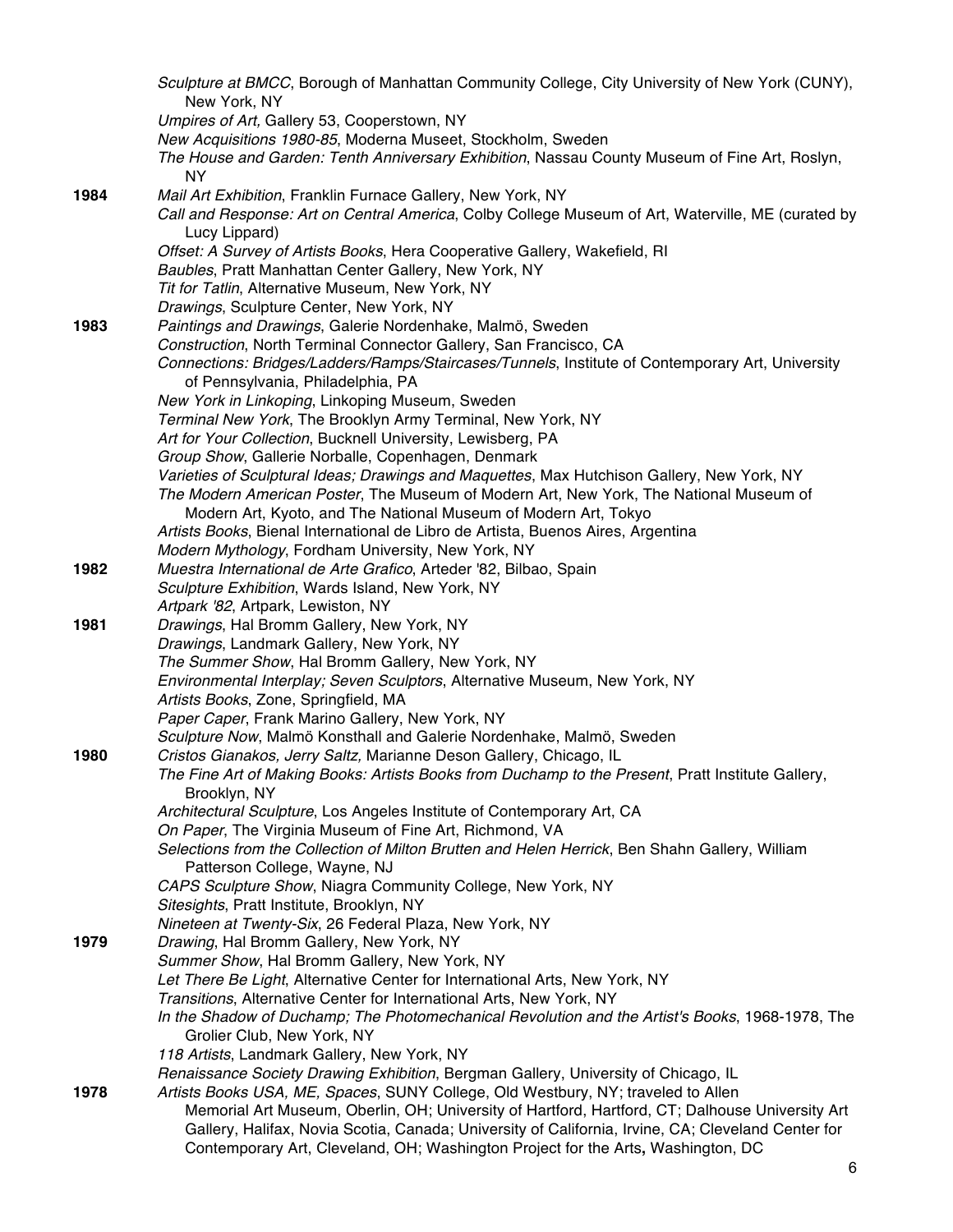|      | Books as an Art Medium, Parsons Exhibition Center, New York, NY                                                                                       |
|------|-------------------------------------------------------------------------------------------------------------------------------------------------------|
|      | The Message is the Medium: Artworks of Artforum, PS1 (formerly Institute for Art & Urban                                                              |
|      | Resources), Long Island City, NY                                                                                                                      |
|      | Part One, Sculpture Library, Wards Island, New York, NY                                                                                               |
| 1977 | Sculptors Preliminaries, Central Michigan University, Mt Pleasant, MI                                                                                 |
|      | Contemporary Drawing Invitational Show, Lake Placid School of Art, Lake Placid, NY                                                                    |
|      | Collection in Progress, Selections from the Collection of Milton Brutten and Helen Herrick, Moore                                                     |
|      | College of Art, Philadelphia, PA                                                                                                                      |
|      | Sculpture Show, University of Hartford Art School, CT                                                                                                 |
|      | Xerox/Xerox/Xerox, University of Colorado, Boulder, CO                                                                                                |
|      | Photonotations II, Rosa Esman Gallery, New York, NY                                                                                                   |
|      | NOEMATA, The Brooklyn Museum, Brooklyn, NY                                                                                                            |
|      | School of Visual Arts: 10 Alumni, Hundred Acres, New York, NY                                                                                         |
|      | Outdoor Sculpture, State University of New York, Plattsburgh, NY                                                                                      |
| 1976 | Images of an Era: American Posters 1945-75, National Collection of Fine Arts, Smithsonian                                                             |
|      | Institution, Washington, DC                                                                                                                           |
|      | Posters from the Collection, The Museum of Modern Art, New York, NY                                                                                   |
|      | Gestures - Painting, Sculpture and Drawings, The Gallery of July and August, Woodstock, NY                                                            |
|      | Photonotations, Rosa Esman Gallery, New York, NY                                                                                                      |
|      | Sculptors' Drawings, Fine Arts Building, New York, NY, organized by Milton Brutten and Helen                                                          |
|      | Herrick                                                                                                                                               |
| 1975 | Rooms, PS1, Long Island City, NY                                                                                                                      |
|      | Spare, Central Hall Gallery, Great Neck, NY<br>Collectors of the Seventies - Part III, A Collection in Progress, The Collection of Milton Brutten and |
|      | Helen Herrick, The Clocktower, New York, NY                                                                                                           |
| 1974 | New Jersey State Museum, Trenton, NJ                                                                                                                  |
| 1973 | Drawings by Young Artists, Virginia Museum of Fine Arts, VA                                                                                           |
| 1972 | Parker Street 470, Boston, MA                                                                                                                         |
|      | Making Megalopolis Matter, New York Cultural Center, New York, NY                                                                                     |
| 1971 | Drawings, French & Co., New York, NY                                                                                                                  |
|      | The Artist as Adversary, Museum of Modern Art, New York, NY                                                                                           |
|      | Sculpture, Berkshire Museum, Pittsfield, MA                                                                                                           |
|      | Drawings, Hundred Acres, New York, NY                                                                                                                 |
|      | Cristos Gianakos and Julias Tobias, Bard College, Annandale-on-Hudson, NY                                                                             |
|      | First Sculpture Annual, Hundred Acres, New York, NY                                                                                                   |
| 1970 | Recent Acquisitions: Design Collection, Museum of Modern Art, NY                                                                                      |
|      | Young Artists of New York, Greenwich Library, New York, NY                                                                                            |
|      | Series Photography, Visual Arts Gallery, New York, NY                                                                                                 |
|      | Annual Exhibition, Salon Society, New York, NY                                                                                                        |
|      | World Works, various sites, New York, NY                                                                                                              |
| 1969 | Street Works III, various sites, New York, NY                                                                                                         |
|      | Group Exhibition, Smithsonian Institution, Washington, DC                                                                                             |
|      | Sculpture Annual, Whitney Museum of American Art, New York, NY                                                                                        |
|      | A Plastic Presence, Jewish Museum, New York, NY; traveled to Milwaukee Art Center, WI; San                                                            |
|      | Francisco Museum of Art, San Francisco, CA                                                                                                            |
|      | Plastics in Editions, Jewish Museum, New York, NY                                                                                                     |
| 1968 | Transparent Sculpture, Visual Arts Gallery, New York, NY                                                                                              |
|      | Plastics Show, American Crafts Museum, New York, NY<br>1968 Annual Exhibition: Contemporary American Sculpture, Whitney Museum of American Art, New   |
|      | York, NY                                                                                                                                              |
|      | Made of Plastic, Flint Institute of Art, MI                                                                                                           |
|      | Word and Image: Posters and Typography from the Graphic Design Collection of the Museum of                                                            |
|      | Modern Art, 1879-1967, The Museum of Modern Art, New York, NY                                                                                         |
| 1966 | The Box Show, Byron Gallery, New York, NY                                                                                                             |
|      |                                                                                                                                                       |

# **ARTIST'S BOOKS**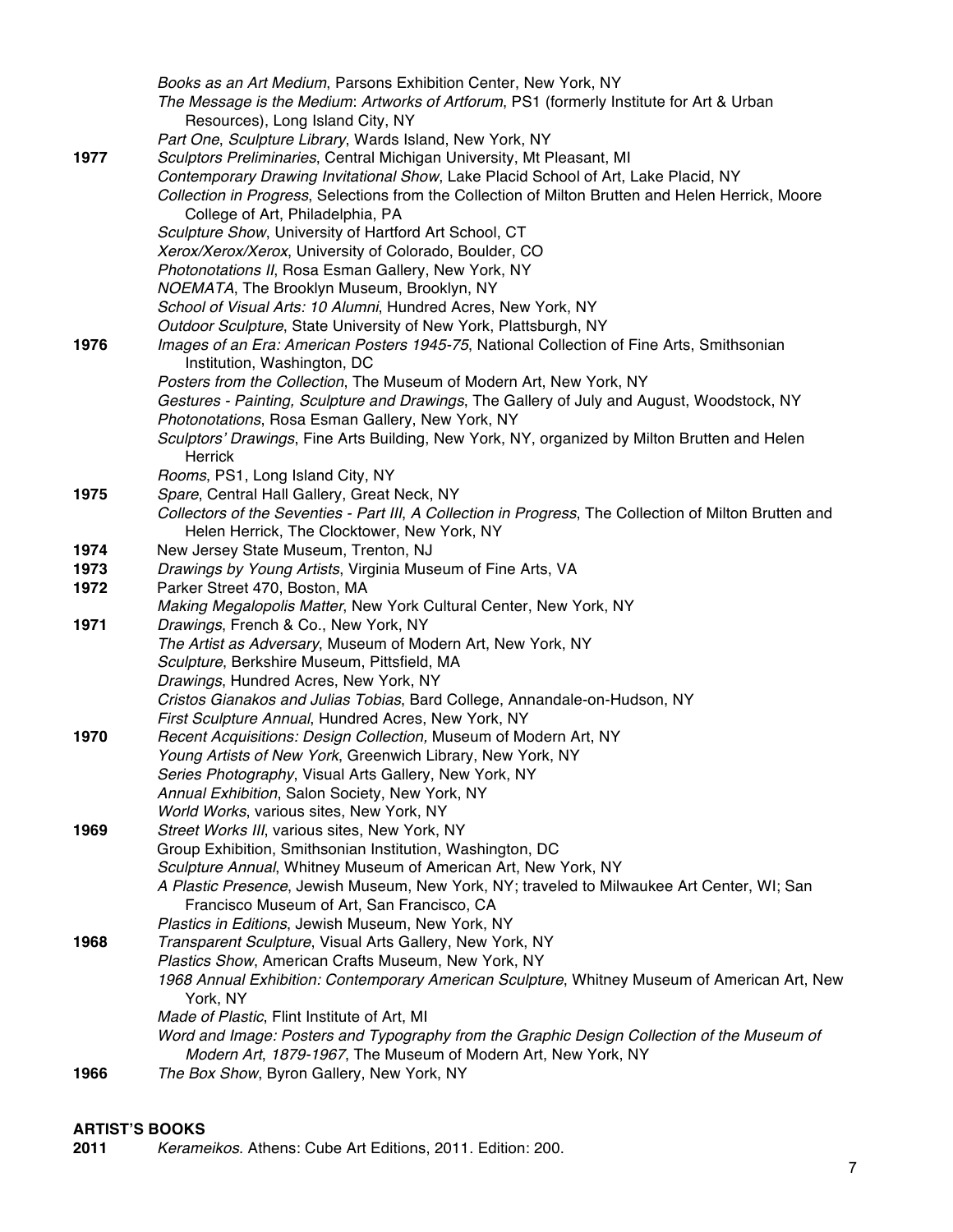- **1979** *RAMPS*. New York: 724 Prints, 1979. Edition: 500.
- **1976** *ME*. New York: self-published, 1976. Edition: 3.
- *16 VIEWS*. New York: self-published, 1976. Edition: 200.
- **1971** *THE WHITE PIT OF MYKONOS*. New York: self-published, 1971. Edition: 500.

#### **SOLO EXHIBITION CATALOGUES & BROCHURES**

- **2017** *1975*. Stockholm: Galleri Andersson/Sandstrom, 2017. Text by Stephen Westfall (exh. cat.) Ole Larsen. *Graphic Art from Atelje Larsen: Cris Gianakos – Geometrics*. Helsingborg: Dunkers Kulturhus, 2017 (exh. bro.)
- **2015** *Cris Gianakos*. Helsingborg: Atelje Larsen, 2015 (project bro.)
- **2013** *Dialogues with Time: Cris Gianakos at the Archeological Museum of Poros*. Poros: Citronne Gallery, 2013. Text by Tatiana Spinari-Pollalis (exh. cat.)
- **2002** *Gianakos /* Χρηστος Γιανακος. Thessaloniki: State Museum of Contemporary Art, Costakis Collection, 2002. Texts by Thomas McEvilley and Miltiades M. Papanikolaou (exh. cat.)
- **1997** *Gridlock*. Thessaloniki: Hellenic Ministry of Culture and Sports / Cultural Capital of Europe 1997. Text by Yorghos Tzirtzilakis. (exh. cat.)
- **1991** *Altered Sites*. Athens: Alpha Delta Gallery, 1991. Text by Barbara Cavaliere (exh. cat.)
- **1990** *Cristos Gianakos*. Brussels: Le Salon d'Art, 1990. Text by George Meurant (exh. cat.)
- **1989** *Cristos Gianakos: RAMPWORKS*. Amherst, MA: University Gallery, University of Massachusetts, Amherst, 1989. Text by Stephen Westfall (exh. cat.)
- **1986** *Gianakos*. Malmö: Galerie Nordenhake with Galeria Krista Mikkola, Helsinki, Finland; Galeri Riis, Oslo, Norway; Galleri Blanche, Stockholm, Sweden, 1986. Text by Steven Henry Madoff (exh. cat.)
- **1979** *Cristos Gianakos*. Roslyn: Nassau County Museum of Art, 1979. Text by William Zimmer (exh. cat.)

#### **GROUP EXHIBITION CATALOGUES, COLLECTION CATALOGUES & BOOKS**

| 2017 | Albin Hillervik and Elisabeth Millqvist, eds. Wanås Konst Guide. Vinslöv: The Wanås Foundation,<br>2017.                                                                     |
|------|------------------------------------------------------------------------------------------------------------------------------------------------------------------------------|
|      | Gabriele Evertz. Dual Current: Inseparable Elements in Painting and Architecture. Knoxville:<br>University of Tennessee, Ewing Gallery, 2017. (exh. cat.)                    |
| 2016 | Russell Maltz and some American Friends. Zurich: schauraum multipleart, 2016 (exh. bro.)                                                                                     |
| 2015 | Gillian Sneed. Accíones en la Calle: Street Works in New York and Latin America circa 1970. Old<br>Westbury: Amelie A. Wallace Gallery, SUNY Old Westbury, 2015. (exh. bro.) |
|      | Megakles Rogakos. Welcome - The European Hospitality and its Borders. Chania: Museum of<br>Contemporary Art of Chania - OlivePress, 2015. (exh. cat.)                        |
|      | Tatiana Spinari-Pollalis. 10 Summers. Poros: Citronne Gallery, 2015. (exh. cat.)                                                                                             |
| 2014 | Artemis Potamianou and Thalia Vrachopoulos. Reflections on Art and Literature. Athens: Lo and<br>Behold, 2014.                                                               |
| 2013 | Beth Kelber and Zachary Sachs. Primary Sources / Documenting SVA and the New York Art World<br>1966-1985. New York: School of Visual Arts, 2013. (exh. bro.)                 |
|      | Alastair Noble. The PATHS: Charting, Navigating & Bridging. Stony Brook: Stony Brook University,<br>The Simons Center Art Gallery, 2013.                                     |
| 2012 | Thalea Stefanidou. Michael Michaeledes. Nicosia: Bank of Cyprus Cultural Foundation, 2012.                                                                                   |
|      | Matthew Deleget. In MINUS SPACE en Oaxaca: Panorama de 31 artistas internacionales. Brooklyn:<br>MINUS SPACE, 2012. (exh. cat.)                                              |
| 2011 | Jürgen Döring. Power to the Imagination: Artists, Posters and Politics. Chicago: University of Chicago<br>Press, 2011.                                                       |
|      | Marilena Karra. Polyglossia. Athens: Onassis Cultural Center, 2011. (exh. cat.)                                                                                              |
| 2010 | Bia Papadopoulou. Sculptures in the Garden: Botanic Garden of Cefalonia. Athens: Peak Publishing,<br>2010. (exh. cat.)                                                       |
|      | Sandra Q. Firmin. Artpark: 1974-1984. Buffalo and New York: University at Buffalo Art Galleries and<br>Princeton Architectural Press, 2010. (exh. cat.)                      |
| 2008 | Megakles Rogakos. Silent Dialogues: Multi-Media Portraits Throughout Time. Athens: The American<br>College of Greece, 2008.                                                  |
|      | Amy Eshoo, ed., with contributions by Derrick R. Cartwright, James Cuno, Elizabeth Finch, Josef                                                                              |
|      | Helfenstein, Glenn D. Lowry, David Mickenberg, Ann Philbin, Earl A. Powell III, Jock Reynolds                                                                                |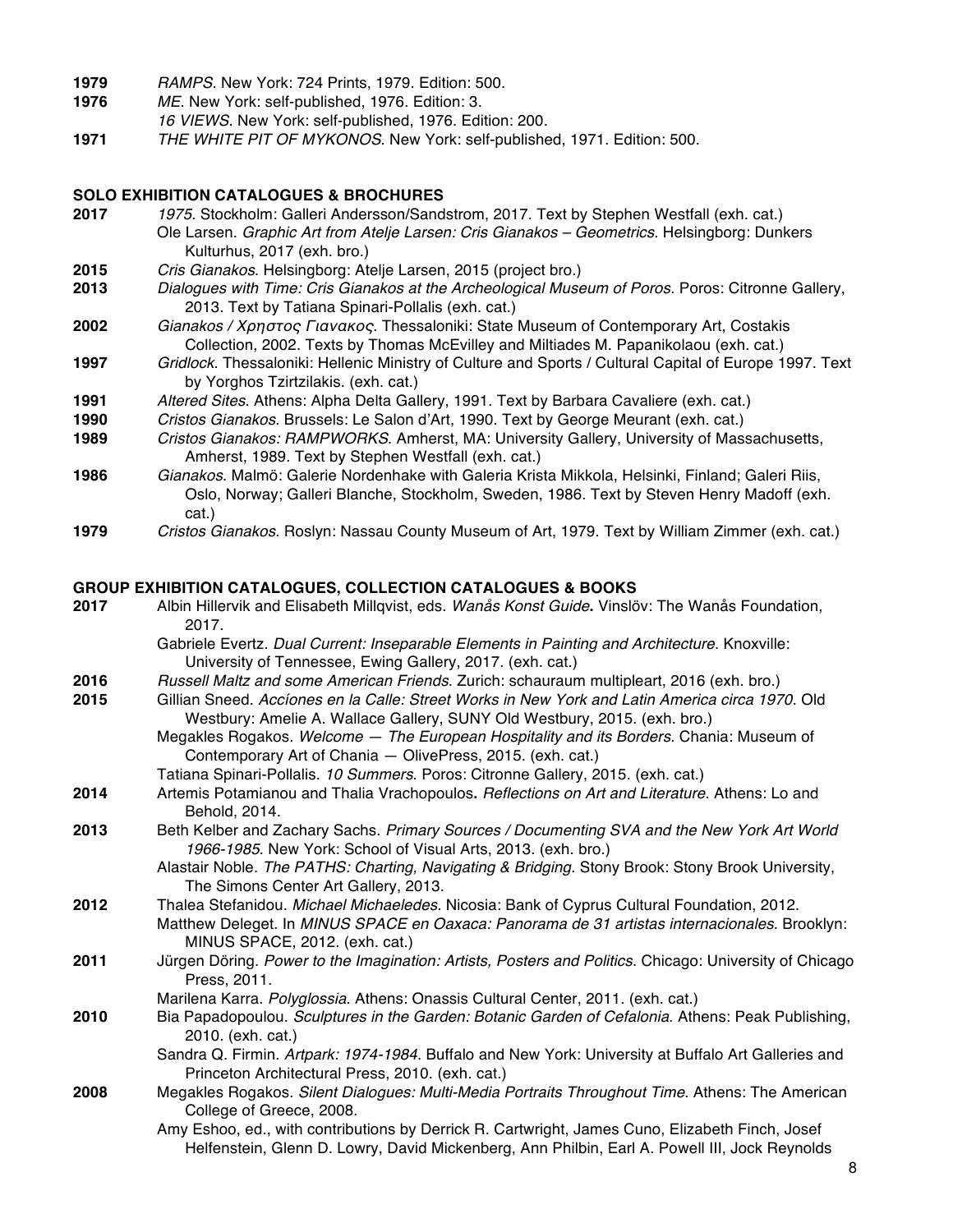|      | and Townsend Wolfe. 560 Broadway: A New York Drawing Collection of Work, 1991-2006. New<br>York and New Haven: Fifth Floor Foundation and Yale University Press, 2008.                                                   |
|------|--------------------------------------------------------------------------------------------------------------------------------------------------------------------------------------------------------------------------|
|      | Tatiana Spinari-Pollalis. Summer 2008. Poros: Citronne Gallery, 2008. (exh. cat.)                                                                                                                                        |
| 2007 | Irving Sandler. Ithaca Regained: Greek Artists in New York. New York: Kouros Gallery, 2007. (exh.<br>cat.)                                                                                                               |
|      | Giorgos Tzirtzilakis. Made in USA. Athens: Hellenic American Union; Thessaloniki: Thessaloniki<br>Design Museum, 2007. (exh. cat.)                                                                                       |
| 2005 | Big Birthday Book - A Festschrift for Richard Kostelanetz' $60^{th}$ ( $65^{th}$ ) Year. New York: Libros de<br>Barba, 2005.                                                                                             |
| 2004 | John Armleder and 404 Team, eds. Yellow Pages. Zürich: JRP Ringier Kunstverlag AG; Ecart<br>Publications, 2004. (exh. cat.)                                                                                              |
|      | Denys Zacharopoulos. Inside Outside-The Beltsos Collection, Athens: Hellenic American Union,<br>2004.                                                                                                                    |
|      | Marika Wachtmeister. Art at Wanås. Helsingborg: Byggförlaget Kultur, 2001.                                                                                                                                               |
| 2002 | Diane Tepfer. Places in Our Lives, Art in Embassies Program, United States Embassy, Dakar,<br>Senegal. Manila: Department of State, Office of Multi-Media Services at the Regional Printing<br>Center, 2002. (exh. cat.) |
| 1999 | Katerina Koskina, Peter Pappas, Peter Selz, and William Valerio. Modern Odysseys: Greek-American<br>Artists of the 20th Century. Queens: Queens Museum of Art, 2000. (exh. cat.)                                         |
|      | Jan-Erik Lundstrom. Umedalen Skulptur 99. Umeå: Umedalen Sculpture Park, 1999. (exh. bro.)                                                                                                                               |
|      | Efi Strousa. The Emfietzoglou Collection, Modern and Contemporary Greek Art. Athens: Vivlio<br>Synergatiki, 1999.                                                                                                        |
|      | Elisabeth Haitto Connah, ed. Stockholm Art Fair 11-14 March 1999. Stockholm: Hesselboms<br>Universum, 1999.                                                                                                              |
| 1998 | Jan Torsten Ahlstrand, Sune Nordgren and Marika Wachtmeister. Den Stokiga Samtiden I En                                                                                                                                  |
|      | Slottspark Wanås. Lund: Skissernas Museum, 1998.                                                                                                                                                                         |
|      | Sverker Sorlin. Umedalen Skulptur 98. Umeå: Umedalen Sculpture Park, 1998. (exh. bro.)                                                                                                                                   |
|      | Anders Bjorkman. Umeå Kultur [UMESE] 1998 Outdoor Sculpture Exhibition. Umeå: Broparken,                                                                                                                                 |
|      | 1998. (exh. bro.)<br>Richard Klein. Large Scale Drawings from the Collection of Wynn Kramarsky. Ridgefield: The Aldrich                                                                                                  |
|      | Museum of Contemporary Art, 1998. (exh. cat.)                                                                                                                                                                            |
| 1996 | Lars Sahlin. Umedalen Skulptur 96: Kommunicerande Karl. Umeå, Umedalen Sculpture Park, 1996.<br>(exh. cat.)                                                                                                              |
| 1994 | Monika Minnhagen-Alvsten and Marika Wachtmeister, eds. WANÅS konsten parken slottet.<br>Kristianstad: Länsmuseet, 1994.                                                                                                  |
| 1992 | Frederieke S. Taylor. 55 Ferris Street Show. New York: 55 Ferris Street Gallery, 1992. (exh. cat.)                                                                                                                       |
| 1989 | Judy Collischan Van Wagner, ed. Public Art Program: Hillwood Art Gallery, Long Island University.<br>Brookville: Long Island University, 1989.                                                                           |
| 1988 | Joan Kaplan. Guide to the Permanent Art Collection. Annandale: Exxon Research and Engineering                                                                                                                            |
|      | Company, 1988.<br>Big Scale - 85, Skulptureexperiment Vid Foresta Malmö Festivalen. Malmö: Malmö                                                                                                                         |
|      | Kulturstödnämnd, 1988. (exh. bro.)                                                                                                                                                                                       |
|      | Gina Mamidakis, ed. Texts by Emmanuel Mavrommatis, Thomas Messer, Achile Bonito Oliva, Pierre                                                                                                                            |
|      | Restany, Dora Iliopoulou-Rogan. Minos Beach Art Symposium, Artbook 4. Crete: Dmitri L.<br>Coromilas, 1988. (exh. cat.)                                                                                                   |
|      | Suart Wrede. The Modern Poster. New York: The Museum of Modern Art, 1988. (exh. cat.)                                                                                                                                    |
| 1987 | Janice Parente and Phyllis Stigliano. Sculpture: Walk On/Sit Down/Go Through. Long Island City:<br>Socrates Sculpture Park, 1987. (exh. cat.)                                                                            |
|      | Peter H. Gordon, ed. Diamonds are Forever: Artists and Writers on Baseball. San Francisco:                                                                                                                               |
| 1986 | Chronicle Books, 1987 (exh. cat.)<br>The Artist Plastic Guide to Polyester Resins. New York: Creative Plastic Institute, 1986.                                                                                           |
| 1985 | Les Krantz. American Artist: An Illustrated Survey of Leading Contemporary Americans. Chicago: The<br>Krantz Company, 1985.                                                                                              |
|      | Morty Schiff. Sculpture at BMCC. New York: Borough of Manhattan Community College, 1985. (exh.<br>cat.)                                                                                                                  |
| 1984 | Gary Richman. Offset: A Survey of Artist's Books. Cambridge, MA: New England Foundation for the<br>Arts Inc, 1984.                                                                                                       |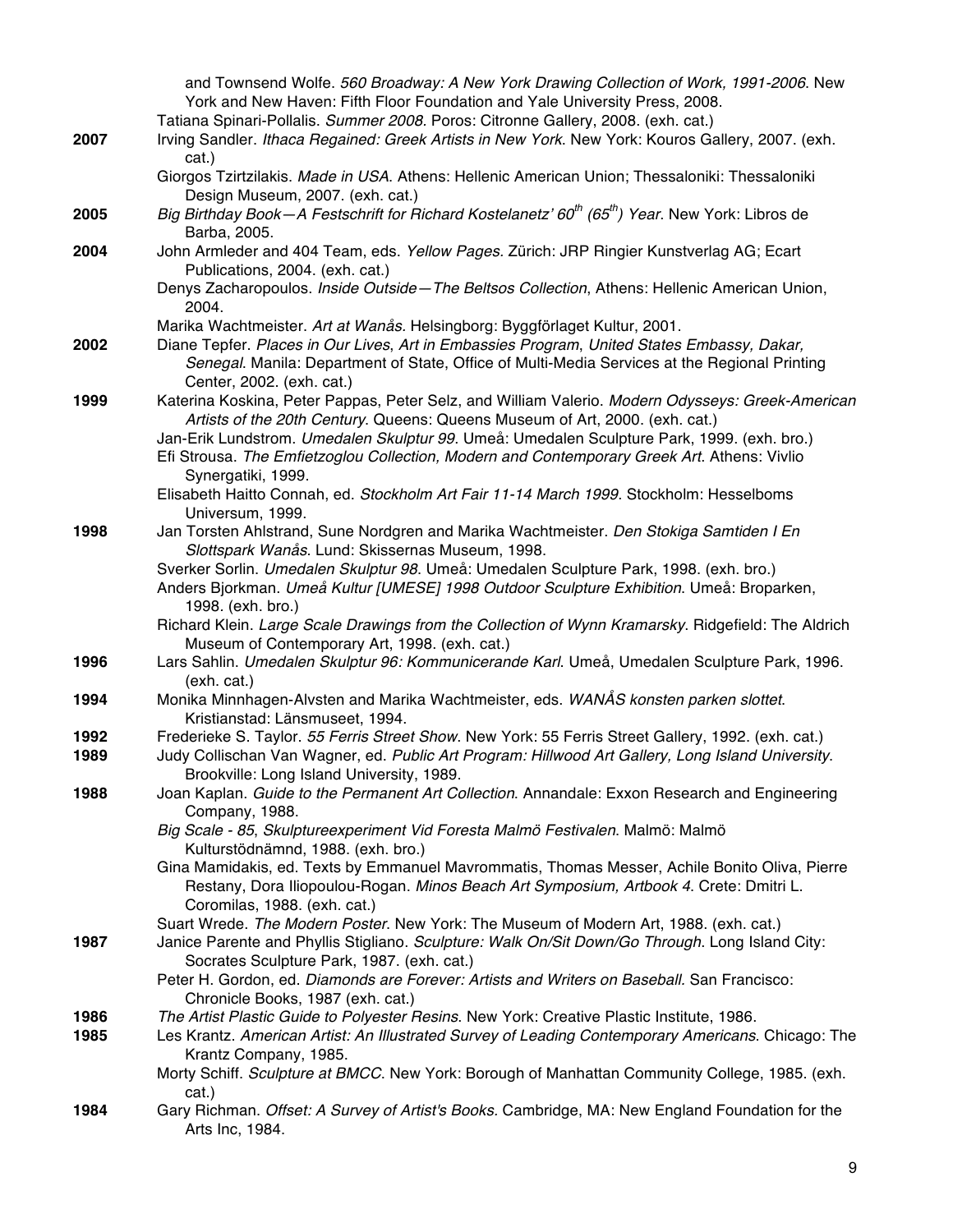|      | Prudence Carlson, Peter Chametzky, and Sue Felleman. Tit for Tatlin. New York, NY: The Alternative                                                                                                                                                                                                                                                                                                                                                        |
|------|-----------------------------------------------------------------------------------------------------------------------------------------------------------------------------------------------------------------------------------------------------------------------------------------------------------------------------------------------------------------------------------------------------------------------------------------------------------|
| 1983 | Museum, 1984. (exh. cat.)<br>Bo Nilsson. New York I Linköping. Linköping: AB Östgöta Correspondenten, 1983.<br>Stewart Johnson. The Modern American Poster. New York and Kyoto: The Museum of Modern Art<br>and The National Museum of Modern Art, 1983. (exh. cat.)<br>Hal Foster and Janet Kardon. Connections: Bridges/Ladders/Ramps/Staircases/Tunnels.<br>Philadelphia: Institute of Contemporary Art, University of Pennsylvania, 1983. (exh. cat.) |
|      | Ronnie Cohen. ARTPARK. Lewiston: Artpark, 1982. (exh. cat.; graphic design by Cristos Gianakos)                                                                                                                                                                                                                                                                                                                                                           |
| 1981 | Robert H. Browning. Environmental Interplay: Seven Sculptors. New York: The Alternative Museum,<br>1981.                                                                                                                                                                                                                                                                                                                                                  |
|      | Peter Selz. Art in Our Times: A Pictorial History 1890-1980. New York: Harry N Abrams Inc, 1981.<br>Karl Ruhrberg. Dani Karavan: Osten. Köln: Museum Ludwig, 1981. (exh. cat.)                                                                                                                                                                                                                                                                            |
| 1980 | William Zimmer. Architectural Sculpture. Los Angeles: Los Angeles Institute of Contemporary Art,<br>1980. (exh. cat.)                                                                                                                                                                                                                                                                                                                                     |
| 1979 | Carlo M Lamagna. Let There Be Light. New York: Alternative Center for International Arts, 1979.<br>(exh. cat.)                                                                                                                                                                                                                                                                                                                                            |
| 1977 | Penelope Prattas. NOEMATA: Contemporary Greek American Artists. Brooklyn: The Brooklyn<br>Museum, 1977 (exh. bro.)                                                                                                                                                                                                                                                                                                                                        |
|      | Susan Kunz. Xerox. Boulder: University of Colorado, 1977. (exh. cat.)                                                                                                                                                                                                                                                                                                                                                                                     |
|      | Milton Brutten and Helen Herrick. Collection in Progress: Selections from the Collection of Milton<br>Brutten and Helen Herrick. Philadelphia: Moore College of Art, 1977. (exh. cat.)                                                                                                                                                                                                                                                                    |
| 1975 | John Garrigan, ed. Images of An Era: The American Poster, 1945-1975. Washington, DC: National<br>Collection of Fine Arts, Smithsonian Institution, 1975. (exh. cat.)                                                                                                                                                                                                                                                                                      |
| 1974 | Gisela Fischer and Phyllis Floyd. Spare. Port Washington: Central Hall Gallery, 1975. (exh. cat.)<br>David R. Brown. Color: The American Institute of Graphic Arts. New York: Champion Papers, 1974.                                                                                                                                                                                                                                                      |
| 1972 | Harry B Hollander. Plastics for Artists and Craftsmen. New York: Watson Guptill, 1972.                                                                                                                                                                                                                                                                                                                                                                    |
| 1971 | Seth Siegelaub. The Artist's Reserved Rights Transfer and Sale Agreement. New York: self-<br>published, 1971 (graphic design by Cristos Gianakos).                                                                                                                                                                                                                                                                                                        |
| 1970 | Tracy Atkinson, ed. A Plastic Presence. New York and Milwaukee: The Jewish Museum and                                                                                                                                                                                                                                                                                                                                                                     |
|      | Milwaukee Art Center, 1970. (exh. cat.)                                                                                                                                                                                                                                                                                                                                                                                                                   |
| 1968 | John Gordon. 1968 Annual Exhibition. New York: Whitney Museum of American Art, 1968.                                                                                                                                                                                                                                                                                                                                                                      |
|      | Mildred Constantine, ed. Text by Alan M. Fern. Word and Image: Posters from the Collection of the<br>Museum of Modern Art. New York: The Museum of Modern Art, 1968. (exh. cat.)                                                                                                                                                                                                                                                                          |

G. Stuart Hodge. *Made of Plastic*. Flint: Flint Institute of Arts, 1969. (exh. cat.)

### **ARTICLES, ESSAYS & INTERVIEWS**

**2018** Tamar Zinn: Beyond Black and White @ Westbeth Gallery, January 13, 2018 (online).

- **2016** Mathaios Kapetanakis. "Spira Didimo by Cris Gianakos." *CreteDoc*, July 27, 2016 (online). Maria Marangou. "The Spiral of Cris Gianakos." *Efimerida Syntakton*, August 2, 2016 (online). Arlene Hirst. "A Couple Takes an Unassuming Plot of Land and Calls It Home: the Chilewich-Sultan Residence." *Dwell Magazine*. New York, April 14, 2016.
- **2013** Greg Herbowy."Color Commentary: From the Archives." *Visual Arts Journal, School of Visual Arts Magazine*, New York, Fall 2013.
	- "A Tale of Two Artists: Vito Acconci and Cris Gianakos at SVA, 1977." *SVA Close Up*. November 18, 2013 (online).
	- Sharon Butler. "Last chance: Julian Pretto's Artists, at Minus Space." *Two Coats of Paint.* October 23, 2013 (online).
	- Ioanna Kelftogianni. "Just Like Minoans, Petite With Narrow Waist." *Elefetherotypia,* Athens, June 3, 2013.

Katerina Lymperopoulou. "Poros Embraces Contemporary Art." *To Vima*. Athens, May 18, 2013. **2012** Stephanie Bailey. "Two Brothers." *Odyssey Magazine*, Athens, Summer 2012.

- Anna Dezeuze. "In Search of the Insignificant Street Work, 'Borderline' Art and Dematerilasation." In Ileana Parvu, ed. *Objets en process/Objects in Progress (Apres la dematerialisation de l'art/After the Dematerialisation of Art)*. Geneva: MetisPresses, 2012.
- **2011** Katerina Lymperopoulou. "Greek Artists from the Diaspora." *To Vima*. Athens, February 27, 2011.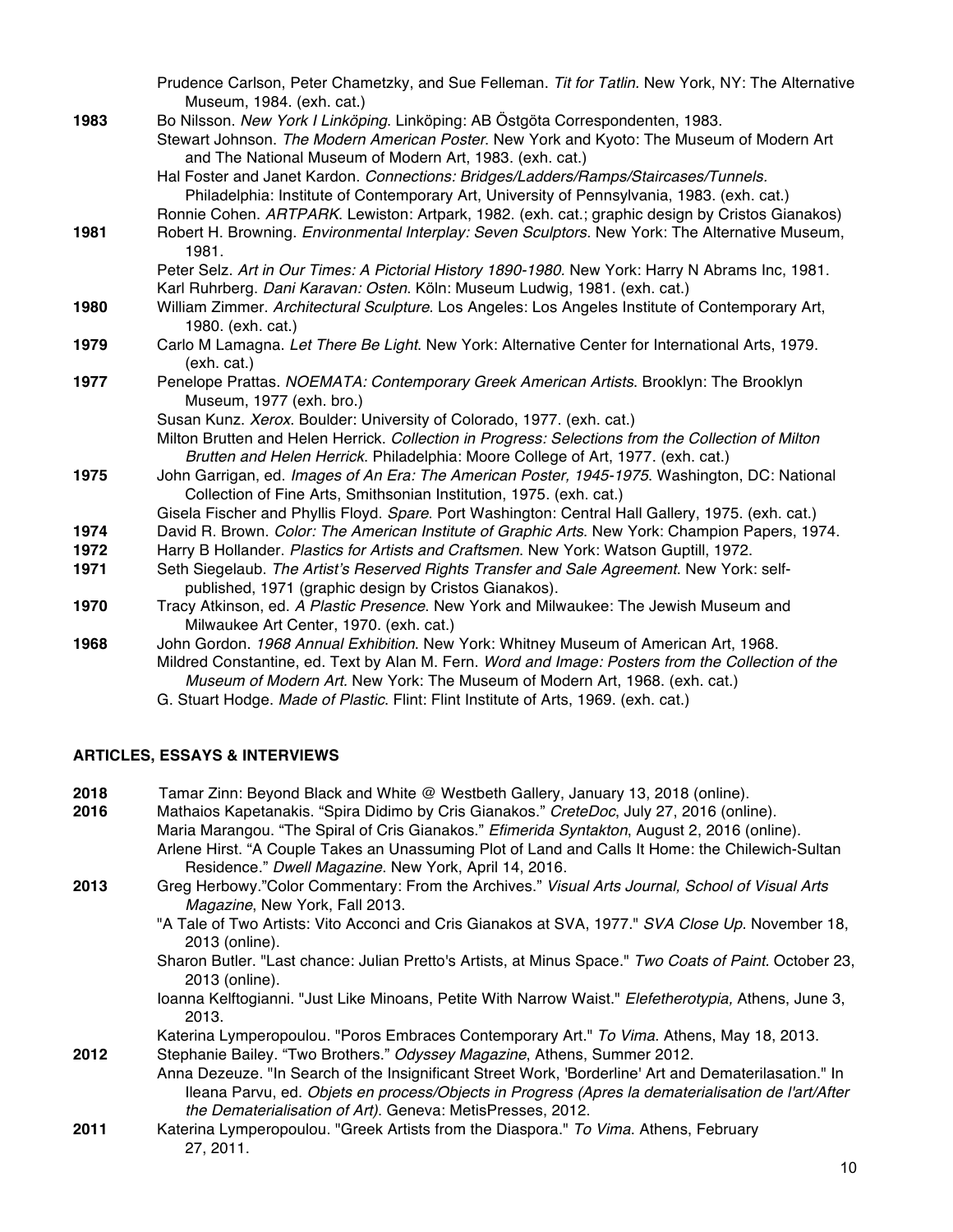|      | George Karoetzaki. "Greek Artists Without Borders." Eleftherotypia, Athens, May 11, 2011.              |
|------|--------------------------------------------------------------------------------------------------------|
| 2008 | "Summer 2008." Odyssey Magazine, Athens, July/August 2008.                                             |
|      | Alexandra Koroxenidis. "Geometry and Classical Symmetry in the Work of Cris Gianakos."                 |
|      | AthensPlus, August 8, 2008.                                                                            |
|      | Costas Picadas. "Cris Gianakos. Soho For Ever." ET Weekly, Athens, March 2008.                         |
|      | Lucy Lippard, Nancy Holt, Robert Smithson. "Out of the Past: A Conversation on Eva Hesse."             |
|      | Artforum, New York, February 2008.                                                                     |
| 2007 | Benjamen Walker. "Warholia: Putting Warhol Authenticity to the Test." WNYC New York Public             |
|      | Radio. August 14, 2007 (interview broadcast).                                                          |
|      | Nikos Samaras. "Interview on Contemporary Art." IPD (Institute of Port Development), Athens, 2007      |
|      |                                                                                                        |
|      | (DVD video recording).                                                                                 |
| 2005 | John Yau. "From Here to There: Cristos Gianakos' Works in the Portalakis Collection." Portalakis       |
|      | Collection, Athens, 2005.                                                                              |
|      | Jeffery Silberstein. "Making a Radical Change." Florida Design Magazine, Boca Raton, October 2005.     |
|      | "Exhibit Tracks 20 Years of Work." The Tuscaloosa News, January 7, 2005.                               |
| 2004 | "Spirit of New York." The Riverdale Press, Bronx, December 2, 2004.                                    |
|      | "Spirit of New York." Bronx Times Reporter, New York, November 25, 2004.                               |
|      | Alexandra Koroxenidis. "A Visual Arts Festivity in the City's Center." Herald Tribune, Kathimerini     |
|      | (English edition), Athens, August 13, 2004.                                                            |
|      | lota Sykka. "Imagination, Daring, Freshness in Athens." Herald Tribune, Kathmerini (English edition),  |
|      | Athens, July 24, 2004.                                                                                 |
| 2002 | Anders Sjogren. "Tva Man Och En Stolspacering." Västerbottens-Kuriren, Umeå, June 2002.                |
|      | Aleka Kufioti. "Best Seller." Taxydromos tis Artas. Athens, November 23, 2002.                         |
|      | Alexandra Koroxenidis. "Monternoi Kairoi." Vogue Hellas. November 2002.                                |
|      | Alexandra Koroxenidis. "Sculpture Made of Ramps: Cris Gianakos's Works at Thessaloniki's               |
|      | State Museum of Contemporary Art." Herald Tribune, Kathmereni (English edition), Athens,               |
|      | October 24, 2002.                                                                                      |
|      | Alexandra Koroxenidis. "An Institute's Efforts Go International." Herald Tribune, Kathimerini (English |
|      | edition), Athens, October 21, 2002.                                                                    |
| 2001 | Alistair R Noble. "Cris Gianakos: Crosby Street Project at Stark Gallery, New York." Sculpture: A      |
|      | Publication of the International Sculpture Center, Jersey City, vol. 20, no. 1, January/February       |
|      | 2001.                                                                                                  |
| 2000 | "Modern Odysseys." The Art News, New York, October 2000.                                               |
|      | Richard Kalina. "Odysseus's Progeny." Art in America, New York, September 2000.                        |
|      | "Community: A Grand Slam." The Suffolk Times, Mattituck, August 31, 2000.                              |
|      | Mark Daniel Cohen. "Modern Odysseys: Greek American Artists of the 20 <sup>th</sup> Century, Queens    |
|      | Museum of Art." Review, New York, January 15, 2000.                                                    |
| 1999 | Katerina Koskina. "Modern Odysseys: Greek-American Artists of the 20 <sup>th</sup> Century." Odyssey   |
|      | Magazine, Athens, November-December 1999                                                               |
|      | Stergios Delialis. "Design - Works from the Permanent Collection." Pop & Rock, Athens, July-August     |
|      | 1999.                                                                                                  |
|      | Stergios Delialis. "With God on Our Side." Minima Artis, Athens, July-August 1999.                     |
|      | Maureen C. Muenster. "Playing in the Neighborhood." The New York Times, July 18, 1999.                 |
|      |                                                                                                        |
| 1998 | Anders Bjorkman. "KONST: Med Smak Au Bjassen Ragulin." Västerbottens-Kuriren, Umeå, May 8,             |
|      | 1998.                                                                                                  |
|      | Bennett Simpson. "Large Scale Drawings from the Kramarsky Collection. The Aldrich Museum of            |
|      | Contemporary Art." Art on Paper, New York, September/October 1998.                                     |
|      | George Armaos and Peggy Sotirhos. "Cris Gianakos's Ramps in Maroussi and Zumikon." The Greek           |
|      | American, February 7, 1998.                                                                            |
|      | Grace Glueck. "Art in Review: Large Scale Drawings from the Collection of Wynn Kramarsky. The          |
|      | Adrich Museum of Contemporary Art." The New York Times, April 24, 1998.                                |
|      | William Zimmer. "Matters of Scale, and of Nostalgia Too." The New York Times, March 8, 1998.           |
|      | Hareklea Hari. "Art in the City." Architecture A3, Athens, no. 10, 1998.                               |
| 1997 | Konstantinos Kambouroglou. "Of Art and Environs: An Interview with Cristos Gianakos." The Greek        |
|      | American, July 26, 1997.                                                                               |
|      | "Cristos Gianakos in Thessaloniki." Arti, Thessaloniki, vol. 36, 1997.                                 |
|      | Tania Duvergne and George Armaos. "Cristos Gianakos's Maroussi Ramp: Sculptor's Experience             |
|      | and Interview with George Armaos." Art Press, Paris, May 1997.                                         |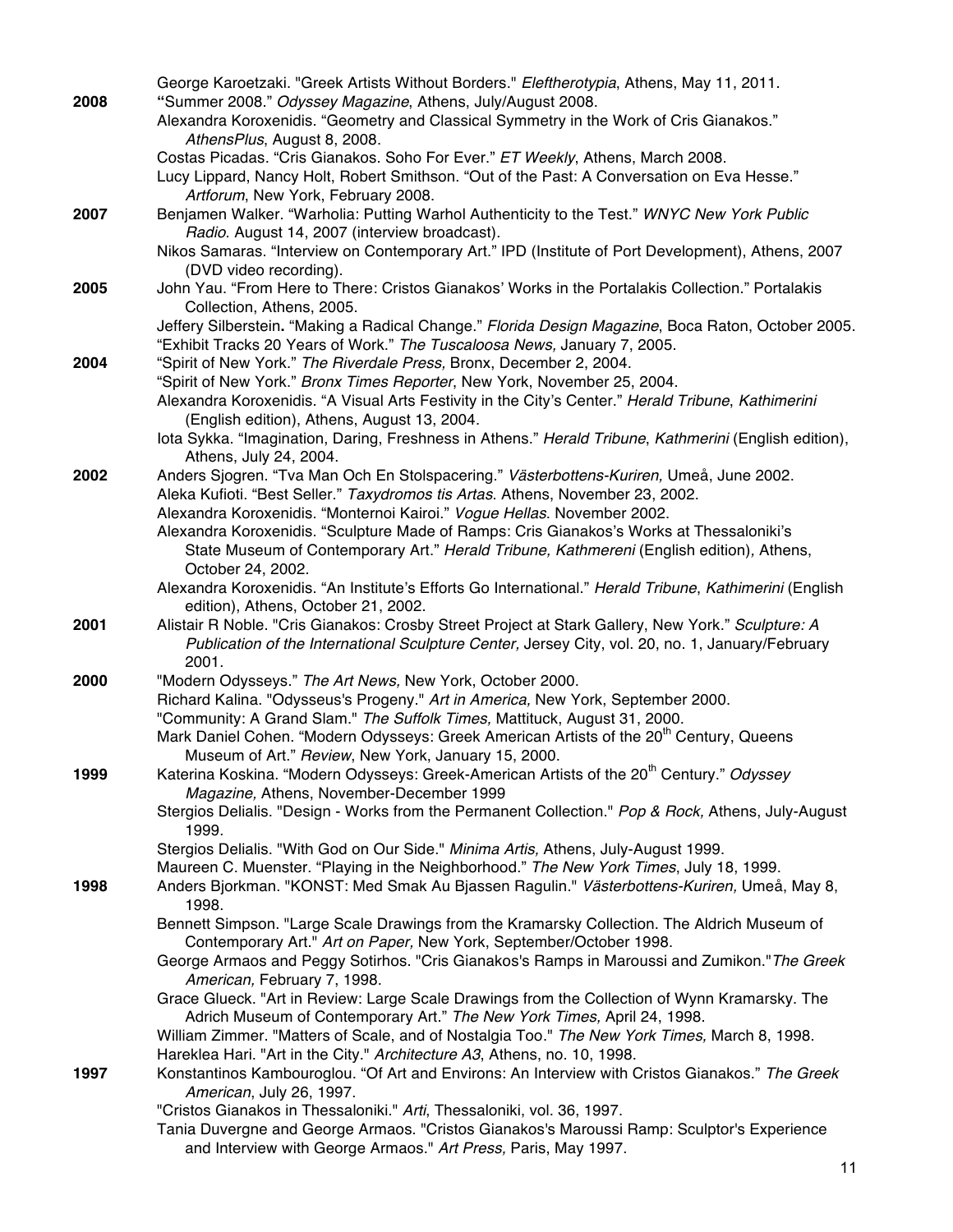|      | Roberta Smith. "Art in Review: Drawing from Life." The New York Times, February 7, 1997.                                                                                      |
|------|-------------------------------------------------------------------------------------------------------------------------------------------------------------------------------|
|      | Bia Papadopolou. "Three Greek-American Artists: Stephen Antonakos, Nassos Daphnis, Cris                                                                                       |
|      | Gianakos." Minus Space, New York, 1997 (online).                                                                                                                              |
| 1996 | Barbro Mannfeldt. "Natur och Kultur/Samspel." Västerbottens Folkblad, Umeå, 1996, sec. Kultur.                                                                                |
|      | Anders Bjorkman. "Listigt, Lustigt, Strangt och Obonhorligt." Vasterbottens-Kuriren, Umeå, 1996, sec.<br>Konst.                                                               |
| 1995 | Vicky Karaiskou, translated by Andrea Gilbert. "Critical Notes and Reviews: Cristos Gianakos." Arti<br>International, Thessaloniki, May/June 1995.                            |
| 1994 | Dinos Siotis. "Cristos Gianakos: A Bridge to Heaven." The Art Magazine, Athens, October 1994.                                                                                 |
| 1993 | "Mirage II." The Print Collector's Newsletter, New York, March-April 1993.                                                                                                    |
|      | Pierre Fresnault-Deruelle. "Defigurations: Drapeaux de Papier." Revue Francaise D'Etudes<br>Americaines, Universitaires de Nancy, 1993.                                       |
| 1992 | Beverly Levinger. "The Freedman Celebrates Art of Cultural Diversity." The Reading Eagle, Reading,                                                                            |
|      | PA, February 23 1992.                                                                                                                                                         |
|      | "Mirage I." The Print Collector's Newsletter, New York, vol. 22, no. 6, January-February 1992.                                                                                |
|      | Athina Schina. "Cristos Gianakos: Structural Determinism and Formal Correlations." Arti,                                                                                      |
|      | Thessaloniki, vol. 11, 1992.                                                                                                                                                  |
| 1991 | Stephane Rey. "Gianakos." L'Echo, Brussels, January 1991.                                                                                                                     |
|      | Jo Dustin. "Signes Habites." Le Drapeau Rouge, Brussels, January 8, 1991.<br>Bia Papadopuolu. "Cristos Gianakos." La Mia Casa, Athens, December 1991.                         |
|      | John Dorsey. "Show Focuses on Abstract Printmaking." The Sun, Baltimore, December 1991.                                                                                       |
| 1990 | "L'Entre Terre et Ciel de Cristos Gianakos." Le Soir, Brussels, December 1990.                                                                                                |
|      | Shoichiro Higuchi. "Cristos Gianakos." Shotenkenchiku, Tokyo, vol. 35, no. 10, October 1990.                                                                                  |
|      | Edward J. Sozanski. "New Berwind Show Shows off Gallery." The Philadelphia Inquirer, September                                                                                |
|      | 27, 1990.                                                                                                                                                                     |
|      | William Zimmer. "Sculpture Garden Yields Bumper Crop." The New York Times, September 16,<br>1990.                                                                             |
|      | Bia Papadopoulu. "The Art Arena." Design + Art in Greece, Doumanis Publishing, Athens, September<br>1990.                                                                     |
|      | Lawrence Marks. "Fine and Dandy Yankee Doodles." London Observer, August 12, 1990.                                                                                            |
|      | Lennart Larson. "Wanås Slottsutstallning." Affärs Sverige, no. 2/90, August 3, 1990.                                                                                          |
|      | Birgitta Rubin. "Maktsprak Muskler och Kultplatser." Dagens Nyheter, Stockholm, July 9, 1990, sec.<br>Kultur & Nojen.                                                         |
| 1989 | Shoichiro Higuchi. "Series 10: Art in New York Today, 'Bridge to Heaven' by Cristos Gianakos." Idea,                                                                          |
|      | Tokyo, no. 212, January 1989.                                                                                                                                                 |
|      | Helen A Harrison. "ART; Exhibition Continues the Spirit of Valentine's Day." The New York Times,                                                                              |
|      | March 5, 1989.                                                                                                                                                                |
|      | Stephen Westfall. "Cristos Gianakos at Julian Pretto/Berland Hall." Art in America, New York,                                                                                 |
|      | November 1989.                                                                                                                                                                |
|      | Gloria Russell. "Gianakos Exhibit Challenges Viewer." Springfield Sunday Republican, November 26,<br>1989.                                                                    |
| 1988 | Alfred Sturtevant. "Socrates Sculpture Park - An Open Air Studio Across the River." STROLL: The                                                                               |
|      | Magazine of Outdoor Art and Street Culture, New York, Spring 1988.                                                                                                            |
|      | Victoria Donohue. "A Tiny Showcase with Lofty Aims." The Philadelphia Inquirer, October 29, 1988.                                                                             |
| 1987 | Stephen Westfall. "Cristos Gianakos at Oscarsson Siegeltuch." Art in America, New York, February<br>1987.                                                                     |
|      | Amei Wallach. "Sculpture Alfresco." New York Newsday, May 1987.                                                                                                               |
|      | Elaine Feldman. "Park for Art's Sake." New York Magazine, May 1987.                                                                                                           |
|      | Michael Brenson. "City as Sculpture Garden: Seeing the New and Daring." The New York Times, July<br>17, 1987.                                                                 |
| 1986 | Birgitta Rubin. "Motpol Till Kaoset." Dagens Nyheter, Stockholm, January 11, 1986.                                                                                            |
| 1985 | Lena Drameus. "Skulptur Tar Form Med Varvets Hjalp." Sydsvenskan Malmö, Scania, June 6, 1985.                                                                                 |
|      | Bertil Palmqvist. "Konst För en Storstad." Arbetet, Malmö, June 6, 1985.                                                                                                      |
|      | Michael Brenson. "What's New Around Town in Outdoor Sculpture." The New York Times, July 18,                                                                                  |
|      | 1985.                                                                                                                                                                         |
|      | Lars-Goran Oredsson. "Big Scale 85." Paletten, Gothenburg, no. 3/85, October 1985.                                                                                            |
|      | Bridgita Ohlsson. "Jattes Kulptuer I Festival Malmö." Arbetet, Malmö, August 1985.<br>Marja Kyllonen. "Krista Mikkol Avaa Upeasti." Ilta-Sanomat, Helsinki, October 18, 1985. |
|      |                                                                                                                                                                               |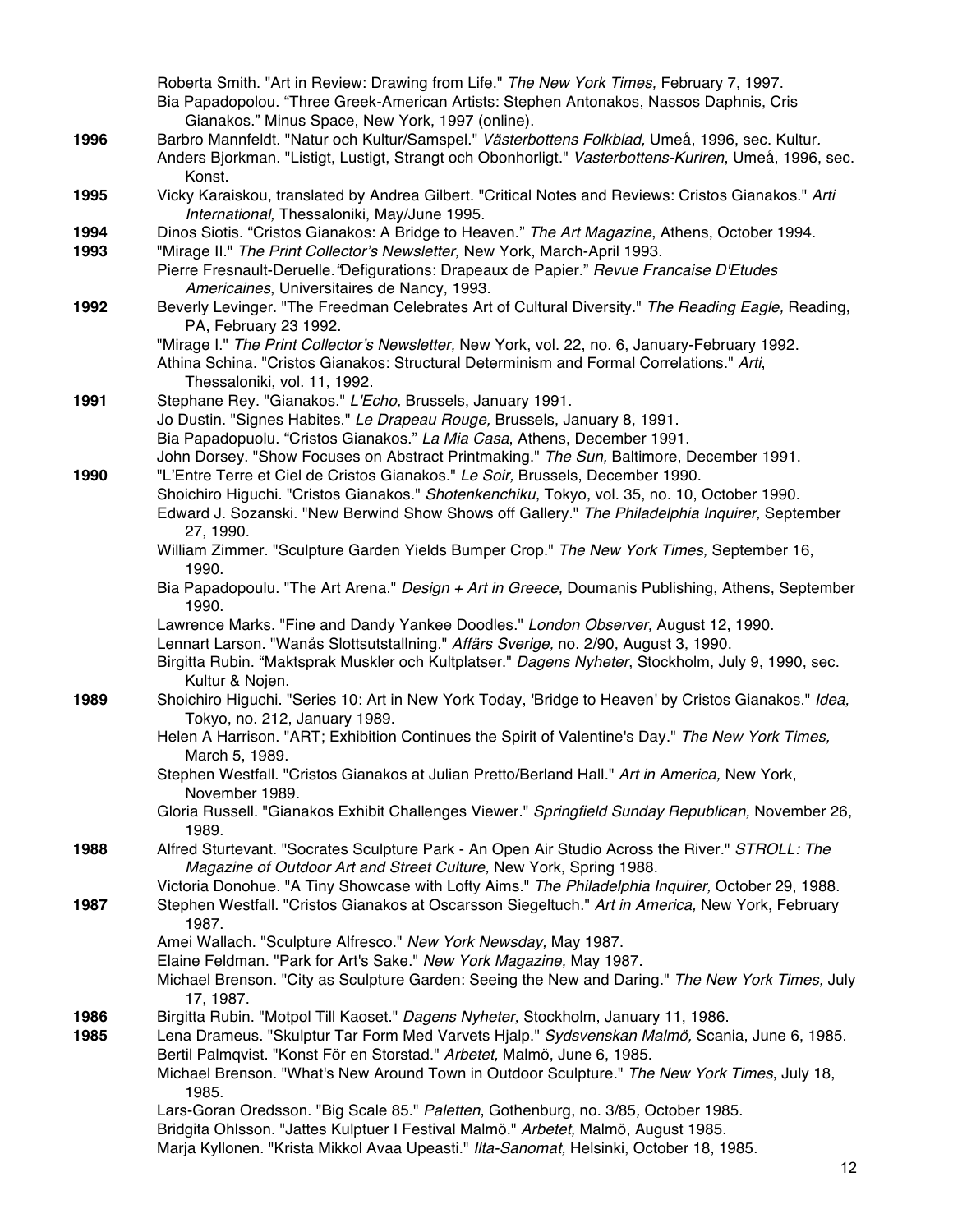|      | Lassi Poikonen. "Krista Mikkolan Galleria Uusiin Tiloihin Aurinkoinen Kreetalainen Nakee Traivaita                                                                                               |
|------|--------------------------------------------------------------------------------------------------------------------------------------------------------------------------------------------------|
|      | Jakulmia." Iltaklubi, Helsinki, October 17, 1985.                                                                                                                                                |
|      | Asa Berntsson. "Review." Sudsvenska Dagbladat Snallposten, Scania, May 30, 1985.                                                                                                                 |
| 1984 | John Peter Nilsson. "Review." Kvallsposten, Stockholm, June 4, 1984.                                                                                                                             |
|      | Bengt Fredrikson. "Kanda Konstnarer Smyckar Malmos Gator." Skanska Dagbladet, Malmö, June 6.<br>Joan Shepard. "Squaring Art with History: Cubism and Constructs." The New York Daily News, 1984. |
|      | Grace Glueck. "Tit for Tatlin." The New York Times, November 16, 1984.                                                                                                                           |
| 1982 | April Kingsley. "Art Outdoors-Special Notes." Art Express, Farmingdale, NY, May 1982.                                                                                                            |
|      | Asa Berntsson. "Review." Sydsvenska Dagbladet Snallposten, Scania, May 1982.                                                                                                                     |
|      | Grace Glueck. "A Critics Guide to the Outdoor Sculpture Shows." The New York Times, June 11,<br>1982.                                                                                            |
|      | Anthony Bannon. "Sculptures of Three Artists Carve Diverging Paths on Artpark Grounds." Buffalo<br>Evening News. July 22, 1982.                                                                  |
|      | Carole Bovoso. "After the Wrecker's Ball." The Village Voice, New York, September 21, 1982.<br>Ronny Cohen. "Artpark." Artforum, New York, December 1982.                                        |
| 1980 | Alan Artner. "Review." Chicago Tribune, February 1982.                                                                                                                                           |
|      | Mike Santangelo. "Pratt Serves Up Sculpture Alfresco." The Daily News, New York, April 8, 1980.                                                                                                  |
|      | Sarah McFadden. "Going Places, Part II: The Outside Story." Art in America, New York, Summer<br>1980.                                                                                            |
|      | Mary Anne Staniszewski. "Sitesights." ArtNews, New York, 1980.                                                                                                                                   |
|      | Kathi Norklun. "Bringing Art Outside the Museum Walls." Washington Market Review, New York,<br>March 1980.                                                                                       |
| 1979 | William Zimmer. "More About Buildings and" The Soho Weekly News, New York, May 3, 1979.                                                                                                          |
|      | David L. Shirey. "New Approaches to the Heroic." The New York Times, October 21, 1979.                                                                                                           |
|      | Malcolm Preston. "Art Review: Sculptured Architectural Form." Newsday, Melville, NY, December 1,<br>1979.                                                                                        |
|      | Peter Frank. "Where is New York?" Artnews, New York, November 1979.                                                                                                                              |
| 1977 | William Zimmer. "Like the Floor of Old Kitchens." The Soho Weekly News, New York, February 10,                                                                                                   |
|      | 1977.                                                                                                                                                                                            |
| 1975 | David Bourdon. "Music to the Eyes." The Village Voice, New York, March 10, 1975.                                                                                                                 |
|      | Barbara Zucker. "A Collection in Progress: Collection of Helen Herrick and Milton Brutten." Artnews,                                                                                             |
|      | New York, November 1975.                                                                                                                                                                         |
| 1972 | Martin Arnold. "Elements Dampen a Flour Creation but Not the Artist's Appreciation." The New York                                                                                                |
|      | Times, October 15, 1972.                                                                                                                                                                         |
| 1970 | Robert Pincus-Witten. "A Plastics Presence." Artforum, New York, January 1970.                                                                                                                   |
| 1969 | John Perrault. "Street Works III." The Village Voice, June 5.                                                                                                                                    |
|      |                                                                                                                                                                                                  |

## **AWARDS AND HONORS**

- **2014** Pollack-Krasner Foundation Grant
- Union Internationale des Architectes Prize, Friendly Spaces Accessible to All (awarded for *Prospelasis* at the Rotunda, Thessaloniki, Greece)
- **1990** Pollack-Krasner Foundation Grant
- **1989** Adolph and Esther Gottlieb Foundation Individual Grant
- **1980** Community Arts Partnership (CAP) Sculpture Grant
- National Endowment for the Arts Sculpture Grant
- **1976** Community Arts Partnership (CAP) Sculpture Grant

#### **PUBLIC COLLECTIONS**

The American College of Greece, Athens, Greece The Arkansas Arts Center, Little Rock, AR Art Bank Collection, Washington, DC Max Bill George Vantongerloo Stiftung, Zumikon, Switzerland Brooklyn Museum of Art, Brooklyn, NY Broparken, Umeå, Sweden Iris & B. Gerald Cantor Center for Visual Arts at Stanford University, Palo Alto, CA